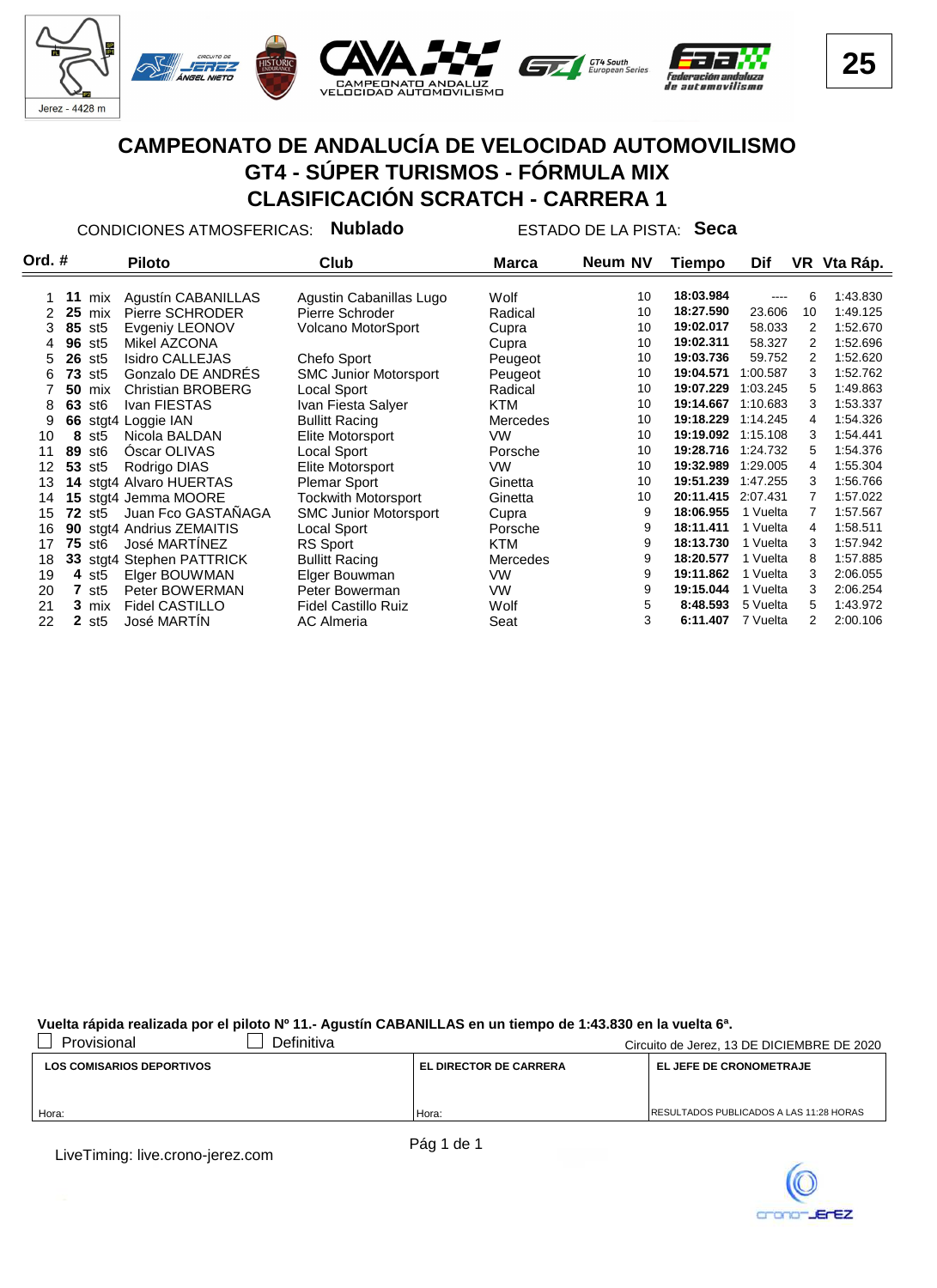

# **CAMPEONATO DE ANDALUCÍA DE VELOCIDAD AUTOMOVILISMO GT4**

**CLASIFICACIÓN - CARRERA 1**

#### CONDICIONES ATMOSFERICAS: **Nublado** ESTADO DE LA PISTA: **Seca**

| Ord. # |  | <b>Piloto</b>               | Club                       |          | Neum NV | Tiempo    | <b>Dif</b> |   | VR Vta Ráp. |
|--------|--|-----------------------------|----------------------------|----------|---------|-----------|------------|---|-------------|
|        |  |                             |                            |          |         |           |            |   |             |
|        |  | 66 stgt4 Loggie IAN         | <b>Bullitt Racing</b>      | Mercedes | 10      | 19:18.229 | $\cdots$   | 4 | 1:54.326    |
|        |  | 2 14 stgt4 Alvaro HUERTAS   | <b>Plemar Sport</b>        | Ginetta  | 10      | 19:51.239 | 33.010     | 3 | 1:56.766    |
|        |  | 3 15 stgt4 Jemma MOORE      | <b>Tockwith Motorsport</b> | Ginetta  | 10      | 20:11.415 | 53.186     |   | 1:57.022    |
|        |  | 4 90 stgt4 Andrius ZEMAITIS | Local Sport                | Porsche  | 9       | 18:11.411 | 1 Vuelta   | 4 | 1:58.511    |
|        |  | 5 33 stgt4 Stephen PATTRICK | <b>Bullitt Racing</b>      | Mercedes | 9       | 18:20.577 | 1 Vuelta   | 8 | 1:57.885    |

**Vuelta rápida realizada por el piloto Nº 11.- Agustín CABANILLAS en un tiempo de 1:43.830 en la vuelta 6ª.**

| Provisional                      | Definitiva |                               | Circuito de Jerez, 13 DE DICIEMBRE DE 2020      |
|----------------------------------|------------|-------------------------------|-------------------------------------------------|
| <b>LOS COMISARIOS DEPORTIVOS</b> |            | <b>EL DIRECTOR DE CARRERA</b> | <b>EL JEFE DE CRONOMETRAJE</b>                  |
|                                  |            |                               |                                                 |
|                                  |            |                               |                                                 |
| Hora:                            |            | Hora:                         | <b>IRESULTADOS PUBLICADOS A LAS 11:28 HORAS</b> |

LiveTiming: live.crono-jerez.com

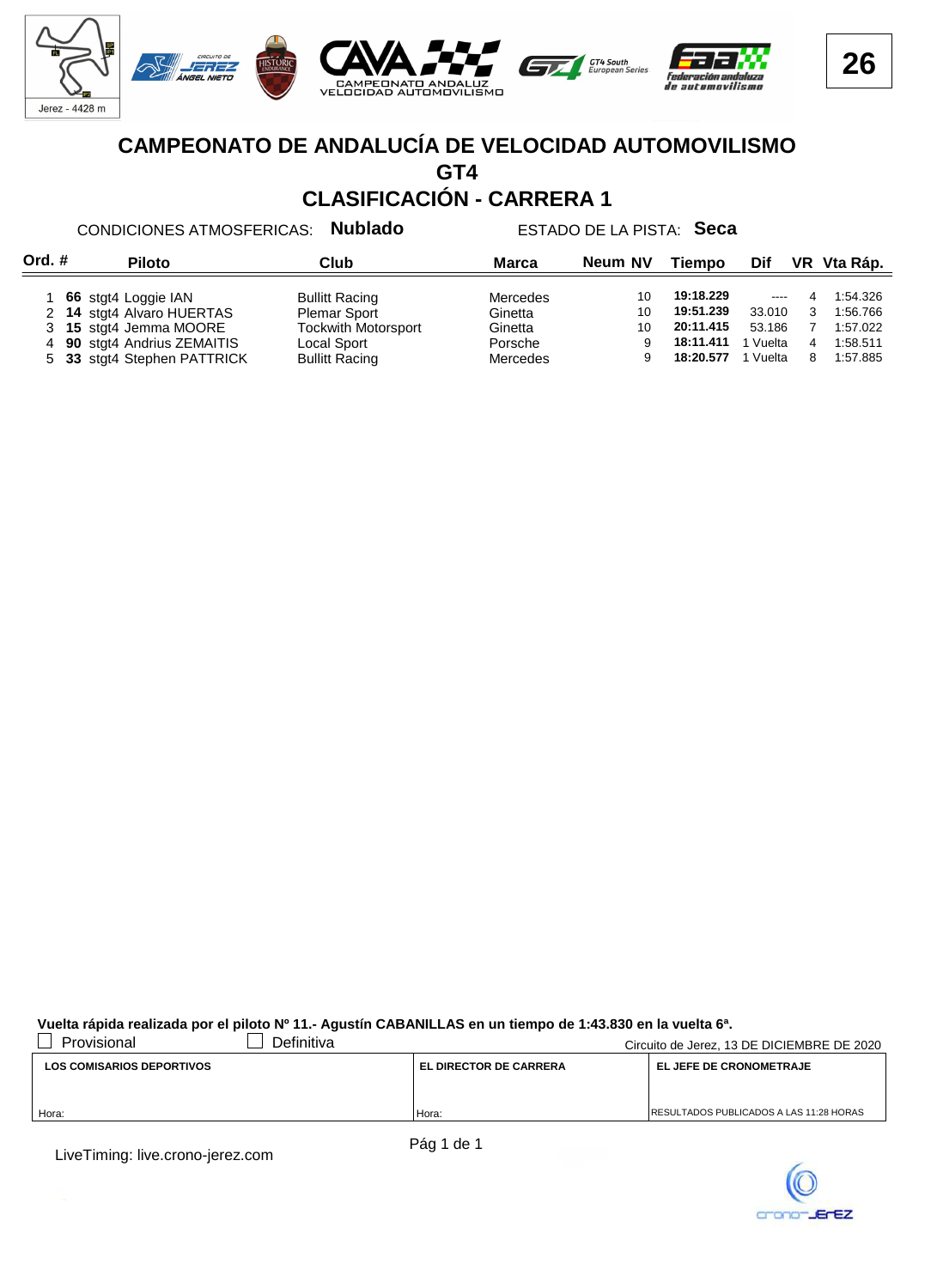

#### **CAMPEONATO DE ANDALUCÍA DE VELOCIDAD AUTOMOVILISMO SÚPER TURISMOS CLASIFICACIÓN - CARRERA 1**

CONDICIONES ATMOSFERICAS: **Nublado** ESTADO DE LA PISTA: **Seca**

| Ord. # |    |                   | <b>Piloto</b>             | Club                         | <b>Marca</b>    | Neum NV | Tiempo    | Dif      |   | VR Vta Ráp. |
|--------|----|-------------------|---------------------------|------------------------------|-----------------|---------|-----------|----------|---|-------------|
|        |    |                   |                           |                              |                 |         |           |          |   |             |
|        |    | 85 st5            | Evgeniy LEONOV            | <b>Volcano MotorSport</b>    | Cupra           | 10      | 19:02.017 |          | 2 | 1:52.670    |
| 2      |    | 96 st5            | Mikel AZCONA              |                              | Cupra           | 10      | 19:02.311 | 0.294    | 2 | 1:52.696    |
| 3      | 26 | st5               | <b>Isidro CALLEJAS</b>    | Chefo Sport                  | Peugeot         | 10      | 19:03.736 | 1.719    | 2 | 1:52.620    |
|        | 73 | st5               | Gonzalo DE ANDRÉS         | <b>SMC Junior Motorsport</b> | Peugeot         | 10      | 19:04.571 | 2.554    | 3 | 1:52.762    |
| 5.     | 63 | st6               | Ivan FIESTAS              | Ivan Fiesta Salver           | KTM             | 10      | 19:14.667 | 12.650   | 3 | 1:53.337    |
| 6      |    |                   | 66 stgt4 Loggie IAN       | <b>Bullitt Racing</b>        | <b>Mercedes</b> | 10      | 19:18.229 | 16.212   | 4 | 1:54.326    |
|        | 8  | st5               | Nicola BALDAN             | Elite Motorsport             | VW              | 10      | 19:19.092 | 17.075   | 3 | 1:54.441    |
| 8      | 89 | st6               | Oscar OLIVAS              | Local Sport                  | Porsche         | 10      | 19:28.716 | 26.699   | 5 | 1:54.376    |
| 9      | 53 | st5               | Rodrigo DIAS              | Elite Motorsport             | VW              | 10      | 19:32.989 | 30.972   | 4 | 1:55.304    |
| 10     |    |                   | 14 stgt4 Alvaro HUERTAS   | <b>Plemar Sport</b>          | Ginetta         | 10      | 19:51.239 | 49.222   | 3 | 1:56.766    |
| 11     |    |                   | 15 stgt4 Jemma MOORE      | <b>Tockwith Motorsport</b>   | Ginetta         | 10      | 20:11.415 | 1:09.398 |   | 1:57.022    |
| 12     | 72 | st5               | Juan Fco GASTAÑAGA        | <b>SMC Junior Motorsport</b> | Cupra           | 9       | 18:06.955 | Vuelta   | 7 | 1:57.567    |
| 13     | 90 |                   | stgt4 Andrius ZEMAITIS    | Local Sport                  | Porsche         | 9       | 18:11.411 | Vuelta   | 4 | 1:58.511    |
| 14     | 75 | st6               | José MARTINEZ             | RS Sport                     | KTM             | 9       | 18:13.730 | Vuelta   | 3 | 1:57.942    |
| 15     |    |                   | 33 stgt4 Stephen PATTRICK | <b>Bullitt Racing</b>        | <b>Mercedes</b> | 9       | 18:20.577 | Vuelta   | 8 | 1:57.885    |
| 16     |    | 4 st <sub>5</sub> | Elger BOUWMAN             | Elger Bouwman                | VW              | 9       | 19:11.862 | Vuelta   | 3 | 2:06.055    |
| 17     |    | st5               | Peter BOWERMAN            | Peter Bowerman               | VW              | 9       | 19:15.044 | Vuelta   | 3 | 2:06.254    |
| 18     |    | 2 <sub>st5</sub>  | José MARTÍN               | <b>AC Almeria</b>            | Seat            | 3       | 6:11.407  | 7 Vuelta | 2 | 2:00.106    |

**Vuelta rápida realizada por el piloto Nº 11.- Agustín CABANILLAS en un tiempo de 1:43.830 en la vuelta 6ª.**

| Provisional                      | Definitiva |                               | Circuito de Jerez, 13 DE DICIEMBRE DE 2020      |
|----------------------------------|------------|-------------------------------|-------------------------------------------------|
| <b>LOS COMISARIOS DEPORTIVOS</b> |            | <b>EL DIRECTOR DE CARRERA</b> | EL JEFE DE CRONOMETRAJE                         |
|                                  |            |                               |                                                 |
| Hora:                            |            | Hora:                         | <b>IRESULTADOS PUBLICADOS A LAS 11:28 HORAS</b> |
|                                  |            |                               |                                                 |

LiveTiming: live.crono-jerez.com

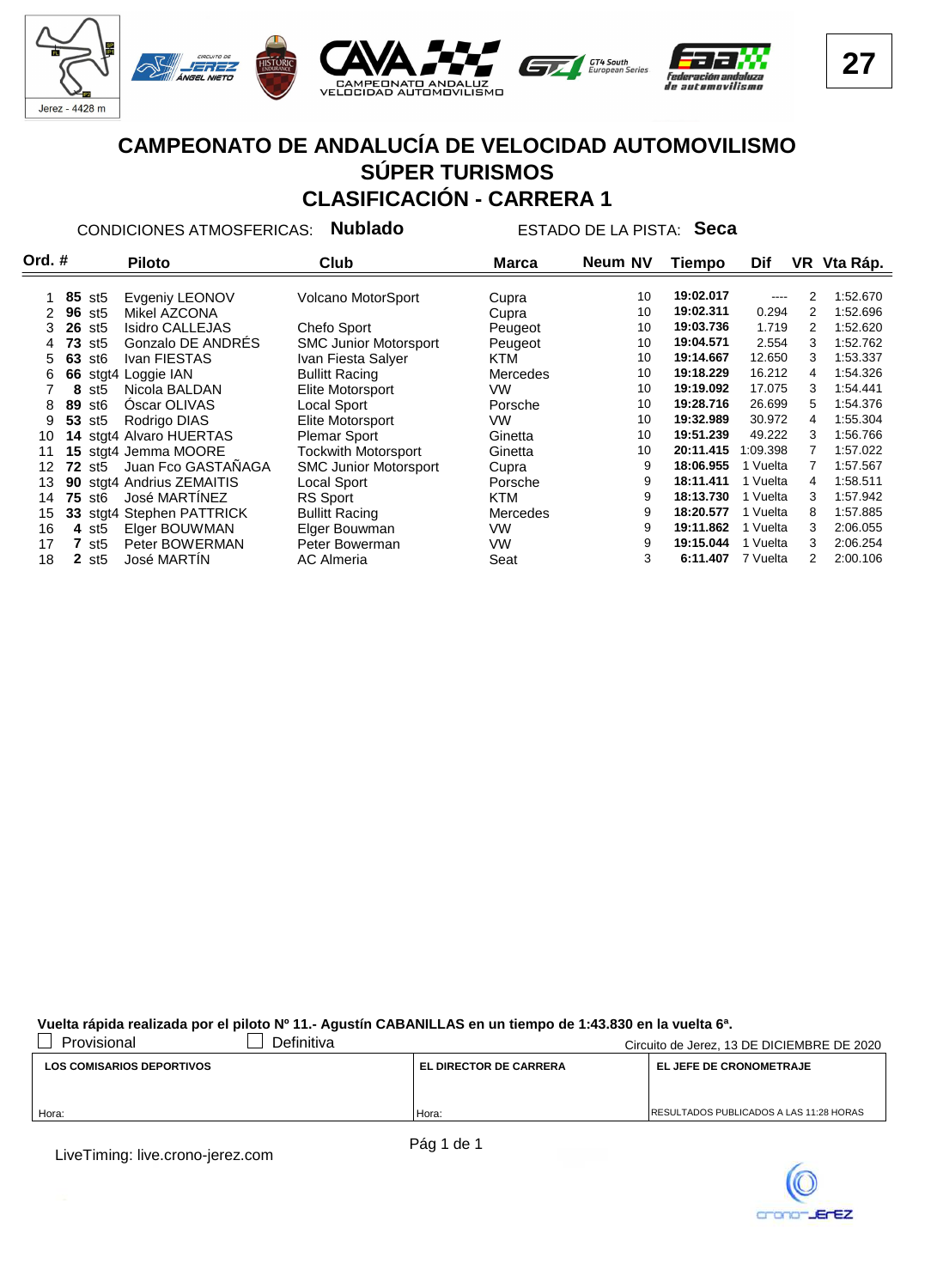

### **CAMPEONATO DE ANDALUCÍA DE VELOCIDAD AUTOMOVILISMO FÓRMULA MIX CLASIFICACIÓN - CARRERA 1**

CONDICIONES ATMOSFERICAS: **Nublado** ESTADO DE LA PISTA: **Seca**

| Ord. # |    |                   | <b>Piloto</b>             | Club                         | Marca           | Neum NV | <b>Tiempo</b> | Dif      |    | VR Vta Ráp. |
|--------|----|-------------------|---------------------------|------------------------------|-----------------|---------|---------------|----------|----|-------------|
|        |    |                   |                           |                              |                 |         |               |          |    |             |
|        | 11 | mix               | Agustín CABANILLAS        | Agustin Cabanillas Lugo      | Wolf            | 10      | 18:03.984     | ----     | 6  | 1:43.830    |
| 2      | 25 | mix               | Pierre SCHRODER           | Pierre Schroder              | Radical         | 10      | 18:27.590     | 23.606   | 10 | 1:49.125    |
| 3      | 85 | st5               | Evgeniy LEONOV            | Volcano MotorSport           | Cupra           | 10      | 19:02.017     | 58.033   | 2  | 1:52.670    |
| 4      | 96 | st5               | Mikel AZCONA              |                              | Cupra           | 10      | 19:02.311     | 58.327   | 2  | 1:52.696    |
| 5      | 26 | st5               | <b>Isidro CALLEJAS</b>    | Chefo Sport                  | Peugeot         | 10      | 19:03.736     | 59.752   | 2  | 1:52.620    |
| 6      | 73 | st <sub>5</sub>   | Gonzalo DE ANDRES         | <b>SMC Junior Motorsport</b> | Peugeot         | 10      | 19:04.571     | 1:00.587 | 3  | 1:52.762    |
|        | 50 | mix               | <b>Christian BROBERG</b>  | Local Sport                  | Radical         | 10      | 19:07.229     | 1:03.245 | 5. | 1:49.863    |
| 8      | 63 | st6               | Ivan FIESTAS              | Ivan Fiesta Salyer           | KTM             | 10      | 19:14.667     | 1:10.683 | 3  | 1:53.337    |
| 9      |    |                   | 66 stgt4 Loggie IAN       | <b>Bullitt Racing</b>        | <b>Mercedes</b> | 10      | 19:18.229     | 1:14.245 | 4  | 1:54.326    |
| 10     | 8  | st5               | Nicola BALDAN             | Elite Motorsport             | VW.             | 10      | 19:19.092     | 1:15.108 | 3  | 1:54.441    |
| 11     | 89 | st6               | Oscar OLIVAS              | Local Sport                  | Porsche         | 10      | 19:28.716     | 1:24.732 | 5. | 1:54.376    |
| 12     | 53 | st5               | Rodrigo DIAS              | Elite Motorsport             | VW.             | 10      | 19:32.989     | 1:29.005 | 4  | 1:55.304    |
| 13     |    |                   | 14 stgt4 Alvaro HUERTAS   | <b>Plemar Sport</b>          | Ginetta         | 10      | 19:51.239     | 1:47.255 | 3  | 1:56.766    |
| 14     |    |                   | 15 stgt4 Jemma MOORE      | <b>Tockwith Motorsport</b>   | Ginetta         | 10      | 20:11.415     | 2:07.431 |    | 1:57.022    |
| 15     |    | <b>72 st5</b>     | Juan Fco GASTAÑAGA        | <b>SMC Junior Motorsport</b> | Cupra           | 9       | 18:06.955     | 1 Vuelta |    | 1:57.567    |
| 16     | 90 |                   | stgt4 Andrius ZEMAITIS    | Local Sport                  | Porsche         | 9       | 18:11.411     | 1 Vuelta | 4  | 1:58.511    |
| 17     |    | <b>75 st6</b>     | José MARTINEZ             | RS Sport                     | KTM             | 9       | 18:13.730     | 1 Vuelta | 3  | 1:57.942    |
| 18     |    |                   | 33 stgt4 Stephen PATTRICK | <b>Bullitt Racing</b>        | <b>Mercedes</b> | 9       | 18:20.577     | 1 Vuelta | 8  | 1:57.885    |
| 19     |    | 4 st <sub>5</sub> | Elger BOUWMAN             | Elger Bouwman                | <b>VW</b>       | 9       | 19:11.862     | 1 Vuelta | 3  | 2:06.055    |
| 20     | 7  | st5               | Peter BOWERMAN            | Peter Bowerman               | <b>VW</b>       | 9       | 19:15.044     | 1 Vuelta | 3  | 2:06.254    |
| 21     |    | 3 mix             | <b>Fidel CASTILLO</b>     | <b>Fidel Castillo Ruiz</b>   | Wolf            | 5       | 8:48.593      | 5 Vuelta | 5  | 1:43.972    |
| 22     |    | $2$ st5           | José MARTIN               | <b>AC Almeria</b>            | Seat            | 3       | 6:11.407      | 7 Vuelta | 2  | 2:00.106    |
|        |    |                   |                           |                              |                 |         |               |          |    |             |

#### **Vuelta rápida realizada por el piloto Nº 11.- Agustín CABANILLAS en un tiempo de 1:43.830 en la vuelta 6ª.**

| Provisional                      | Definitiva |                               | Circuito de Jerez, 13 DE DICIEMBRE DE 2020      |
|----------------------------------|------------|-------------------------------|-------------------------------------------------|
| <b>LOS COMISARIOS DEPORTIVOS</b> |            | <b>EL DIRECTOR DE CARRERA</b> | <b>EL JEFE DE CRONOMETRAJE</b>                  |
|                                  |            |                               |                                                 |
|                                  |            |                               |                                                 |
| Hora:                            |            | Hora:                         | <b>IRESULTADOS PUBLICADOS A LAS 11:28 HORAS</b> |

LiveTiming: live.crono-jerez.com

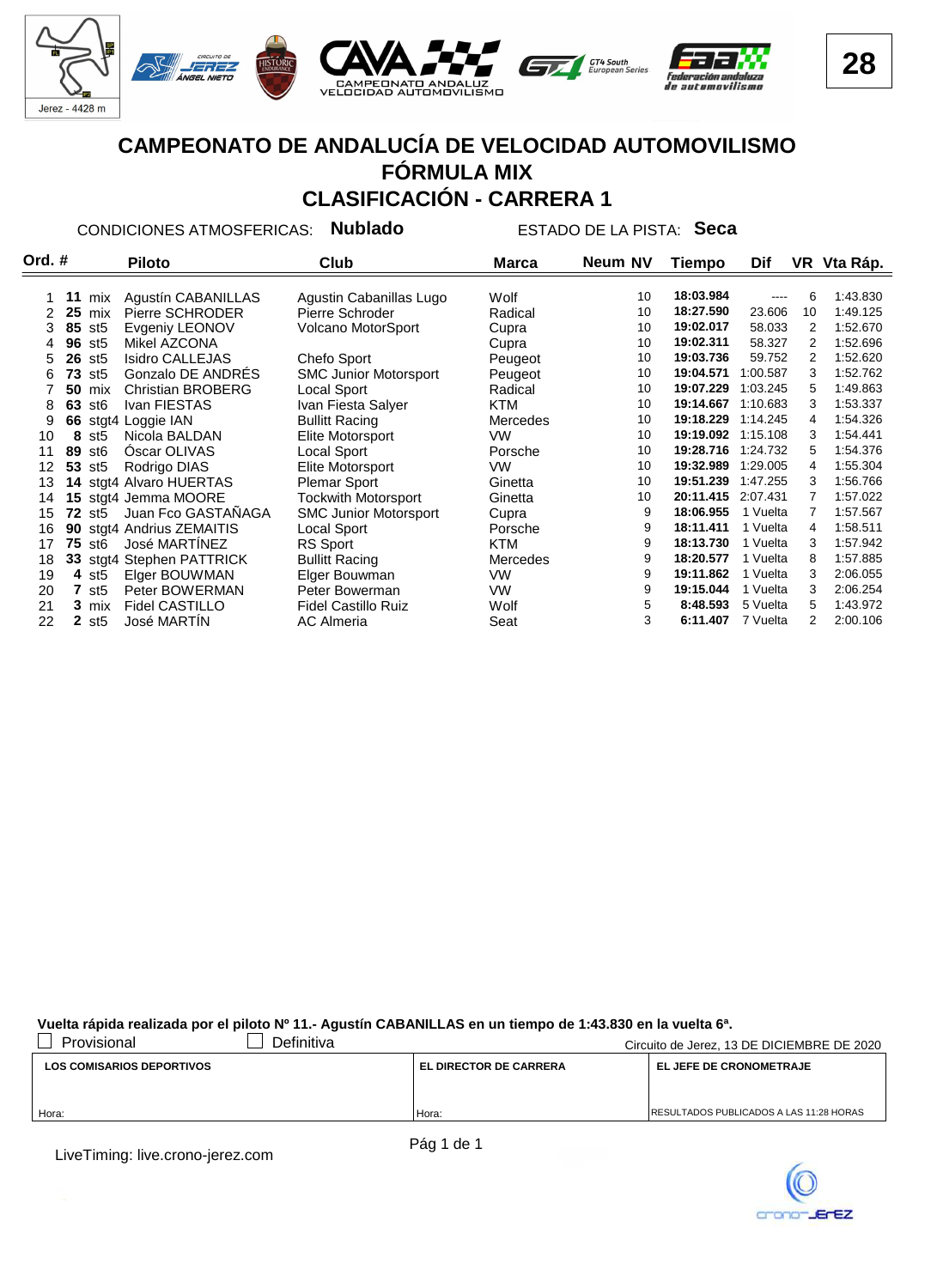

#### **CAMPEONATO DE ANDALUCÍA DE VELOCIDAD AUTOMOVILISMO SÚPER TURISMOS - CLASE 5 CLASIFICACIÓN - CARRERA 1**

CONDICIONES ATMOSFERICAS: **Nublado** ESTADO DE LA PISTA: **Seca**

| Ord. # |                                | <b>Piloto</b>                  | Club                         | <b>Marca</b>   | Neum NV | Tiempo    | Dif           | VR | Vta Ráp. |
|--------|--------------------------------|--------------------------------|------------------------------|----------------|---------|-----------|---------------|----|----------|
|        |                                |                                |                              |                | 10      | 19:02.017 | $\frac{1}{2}$ |    | 1:52.670 |
|        | <b>85</b> st5<br><b>96</b> st5 | Evgeniy LEONOV<br>Mikel AZCONA | Volcano MotorSport           | Cupra<br>Cupra | 10      | 19:02.311 | 0.294         | 2  | 1:52.696 |
|        | <b>26 st5</b>                  | <b>Isidro CALLEJAS</b>         | Chefo Sport                  | Peugeot        | 10      | 19:03.736 | 1.719         | 2  | 1:52.620 |
|        | 73<br>st5                      | Gonzalo DE ANDRES              | <b>SMC Junior Motorsport</b> | Peugeot        | 10      | 19:04.571 | 2.554         | 3  | 1:52.762 |
| 5.     | 8<br>st5                       | Nicola BALDAN                  | Elite Motorsport             | VW             | 10      | 19:19.092 | 17.075        | 3  | 1:54.441 |
| 6      | 53<br>st5                      | Rodrigo DIAS                   | Elite Motorsport             | VW             | 10      | 19:32.989 | 30.972        | 4  | 1:55.304 |
|        | <b>72</b> st <sub>5</sub>      | Juan Fco GASTAÑAGA             | <b>SMC Junior Motorsport</b> | Cupra          | 9       | 18:06.955 | Vuelta        |    | 1:57.567 |
| 8      | st5<br>4                       | Elger BOUWMAN                  | Elger Bouwman                | VW             | 9       | 19:11.862 | Vuelta        | 3  | 2:06.055 |
| 9      | st5                            | Peter BOWERMAN                 | Peter Bowerman               | VW             | 9       | 19:15.044 | Vuelta        | 3  | 2:06.254 |
| 10     | st5                            | José MARTIN                    | AC Almeria                   | Seat           | 3       | 6:11.407  | 7 Vuelta      | 2  | 2:00.106 |

**Vuelta rápida realizada por el piloto Nº 11.- Agustín CABANILLAS en un tiempo de 1:43.830 en la vuelta 6ª.**

| Provisional                      | Definitiva |                               | Circuito de Jerez, 13 DE DICIEMBRE DE 2020      |
|----------------------------------|------------|-------------------------------|-------------------------------------------------|
| <b>LOS COMISARIOS DEPORTIVOS</b> |            | <b>EL DIRECTOR DE CARRERA</b> | <b>EL JEFE DE CRONOMETRAJE</b>                  |
|                                  |            |                               |                                                 |
|                                  |            |                               |                                                 |
| Hora:                            |            | Hora:                         | <b>IRESULTADOS PUBLICADOS A LAS 11:28 HORAS</b> |

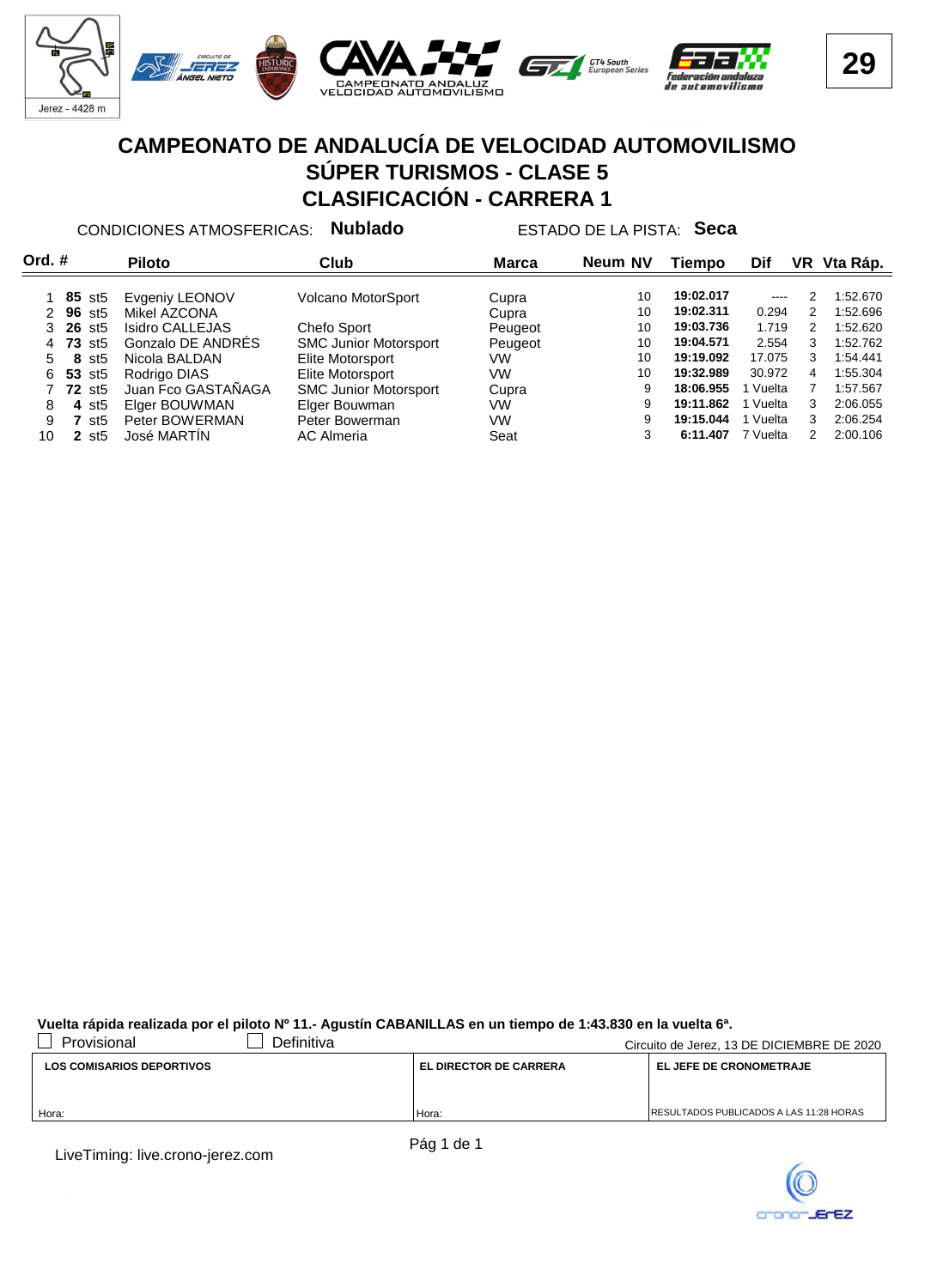

#### **CAMPEONATO DE ANDALUCÍA DE VELOCIDAD AUTOMOVILISMO SÚPER TURISMOS - CLASE 6 CLASIFICACIÓN - CARRERA 1**

Ord. # Piloto **Club** Club Marca Neum NV Tiempo Dif VR Vta Ráp. CONDICIONES ATMOSFERICAS: **Nublado** ESTADO DE LA PISTA: **Seca Marca \* A** Piloto **Music Equation Club Club Marca Neum** NV Tiempo Dif 1 **63** st6 Ivan FIESTAS Ivan Fiesta Salyer **KTM** 10 19:14.667 --- 3 1:53.337<br>2 89 st6 Óscar OLIVAS Local Sport Porsche 10 19:28.716 14.049 5 1:54.376 2 **89** st6 Óscar OLIVAS Local Sport Porsche 10 5 **19:28.716** 14.049 1:54.376  $30$  José MARTÍNEZ

#### **Vuelta rápida realizada por el piloto Nº 11.- Agustín CABANILLAS en un tiempo de 1:43.830 en la vuelta 6ª.**

| Provisional                      | Definitiva |                               | Circuito de Jerez, 13 DE DICIEMBRE DE 2020      |
|----------------------------------|------------|-------------------------------|-------------------------------------------------|
| <b>LOS COMISARIOS DEPORTIVOS</b> |            | <b>EL DIRECTOR DE CARRERA</b> | <b>EL JEFE DE CRONOMETRAJE</b>                  |
|                                  |            |                               |                                                 |
|                                  |            |                               | <b>IRESULTADOS PUBLICADOS A LAS 11:28 HORAS</b> |
| Hora:                            |            | Hora:                         |                                                 |

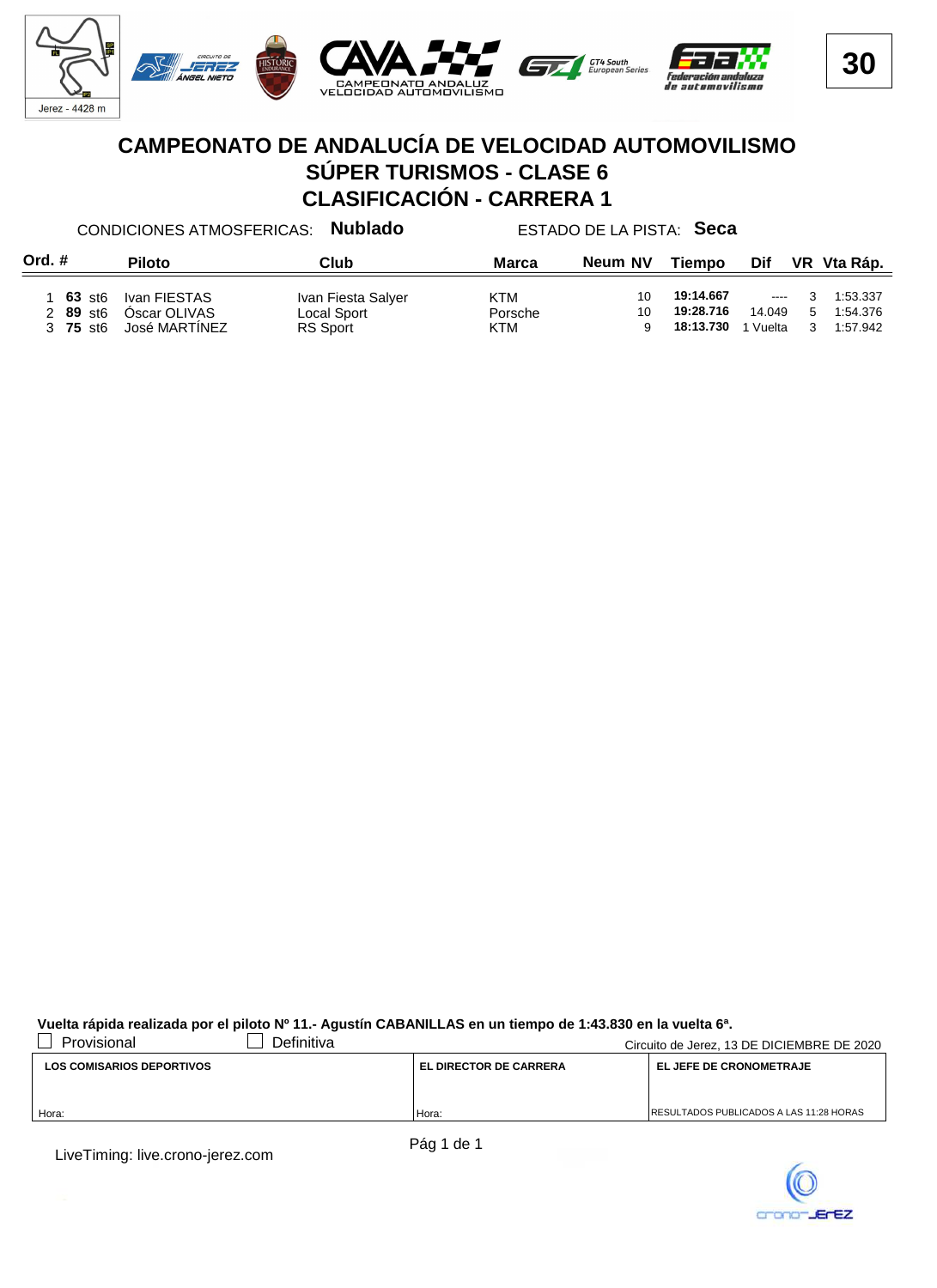

#### **VUELTA A VUELTA - CARRERA 1 GT4 - SÚPER TURISMOS - FÓRMULA MIX CAMPEONATO DE ANDALUCÍA DE VELOCIDAD AUTOMOVILISMO**

| <b>Vuelta</b> | $\mathbf{2}$ | 3         | 4           |           | 8           | 11        | 14        | 15          | 25          | 26        | 33        | 50        |
|---------------|--------------|-----------|-------------|-----------|-------------|-----------|-----------|-------------|-------------|-----------|-----------|-----------|
|               | 2:02.223     | 1:47.463  | 2:10.589    | 2:10.242  | 1:58.587    | 1:46.863  | 2:03.159  | 2:04.247    | 1:52.608    | 1:56.346  | 2:02.157  | 2:02.063  |
| 2             | $2:00.106*$  | 1:45.748  | 2:07.419    | 2:07.300  | 1:54.750    | 1:45.537  | 1:58.961  | 1:58.704    | 1:51.021    | 1:52.620* | 2:22.288  | 1:55.904  |
| 3             | 2:04.128     | 1:44.715  | $2:06.055*$ | 2:06.254* | $1:54.441*$ | 1:44.684  | 1:56.766* | 1:59.349    | 1:50.969    | 1:53.217  | 2:02.350  | 1:52.087  |
| 4             |              | 1:44.245  | 2:07.947    | 2:07.717  | 1:55.961    | 1:43.968  | 1:57.304  | 2:01.366    | 1:50.379    | 1:53.010  | 1:58.848  | 1:50.306  |
| 5             |              | 1:43.972* | 2:06.596    | 2:06.517  | 1:54.676    | 1:44.585  | 1:57.801  | 1:59.826    | 1:50.029    | 1:53.276  | 1:58.535  | 1:49.863* |
| 6             |              |           | 2:06.269    | 2:06.813  | 1:55.171    | 1:43.830* | 1:57.700  | 1:59.784    | 1:51.400    | 1:53.584  | 1:58.480  | 1:51.004  |
|               |              |           | 2:06.113    | 2:07.493  | 1:55.269    | 1:48.320  | 1:58.153  | $1:57.022*$ | 1:49.455    | 1:54.142  | 1:58.378  | 1:53.202  |
| 8             |              |           | 2:06.476    | 2:06.445  | 1:55.449    | 1:51.371  | 1:58.948  | 1:58.613    | 1:50.185    | 1:54.488  | 1:57.885* | 1:54.127  |
| 9             |              |           | 2:07.579    | 2:09.738  | 1:54.703    | 1:56.034  | 1:59.227  | 1:57.892    | 1:49.531    | 1:55.135  | 1:58.329  | 1:55.067  |
| 10            |              |           |             |           | 1:55.884    | 1:56.694  | 1:59.188  | 2:09.386    | $1:49.125*$ | 1:54.380  |           | 1:56.610  |

| <b>Vuelta</b> | 53        | 63        | 66        | 72          | 73        | 75        | 85        | 89        | 90        | 96        |  |
|---------------|-----------|-----------|-----------|-------------|-----------|-----------|-----------|-----------|-----------|-----------|--|
|               | 2:02.893  | 2:01.683  | 1:58.117  | 2:05.436    | 1:57.479  | 2:05.979  | 1:56.507  | 2:05.346  | 2:06.323  | 1:56.296  |  |
| 2             | 1:57.513  | 1:53.845  | :54.925   | 2:01.820    | 1:53.119  | 2:00.003  | 1:52.670* | 1:56.794  | 2:01.024  | 1:52.696* |  |
| 3             | 1:55.584  | 1:53.337* | :54.363   | :58.248     | 1:52.762* | 1.57.942* | 1:53.487  | 1:55.677  | 1:58.935  | 1:53.218  |  |
| 4             | 1:55.304* | 1:54.168  | 1:54.326* | :59.010     | 1:52.972  | 1:58.840  | 1:52.977  | 1:54.675  | 1:58.511* | 1:52.979  |  |
| 5.            | 1:55.554  | 1:54.184  | :55.332   | 1:59.611    | 1:53.291  | 1:58.252  | 1:53.052  | 1:54.376* | 1:59.319  | 1:53.348  |  |
| 6             | 1:55.421  | 1:55.710  | :55.696   | 2:00.528    | 1:53.381  | 2:00.204  | 1:53.847  | 1:54.562  | 2:00.344  | 1:53.490  |  |
|               | 1:57.331  | 1:55.444  | :55.337   | $1:57.567*$ | 1:54.010  | 1:58.807  | 1:54.003  | 1:56.498  | 1:59.728  | 1:54.271  |  |
| 8             | 1:56.266  | 1:53.623  | :55.763   | :59.719     | 1:54.238  | 2:01.203  | 1:54.332  | 1:54.540  | 2:00.666  | 1:54.517  |  |
| 9             | 1:56.531  | 1:54.516  | :54.728   | 2:00.492    | 1:54.954  | 2:07.429  | 1:54.124  | 1:55.017  | 2:00.780  | 1:54.897  |  |
| 10            | 1:56.120  | 1:54.161  | 1:55.753  |             | 1:54.802  |           | 1:53.380  | 1:56.369  |           | 1:53.377  |  |

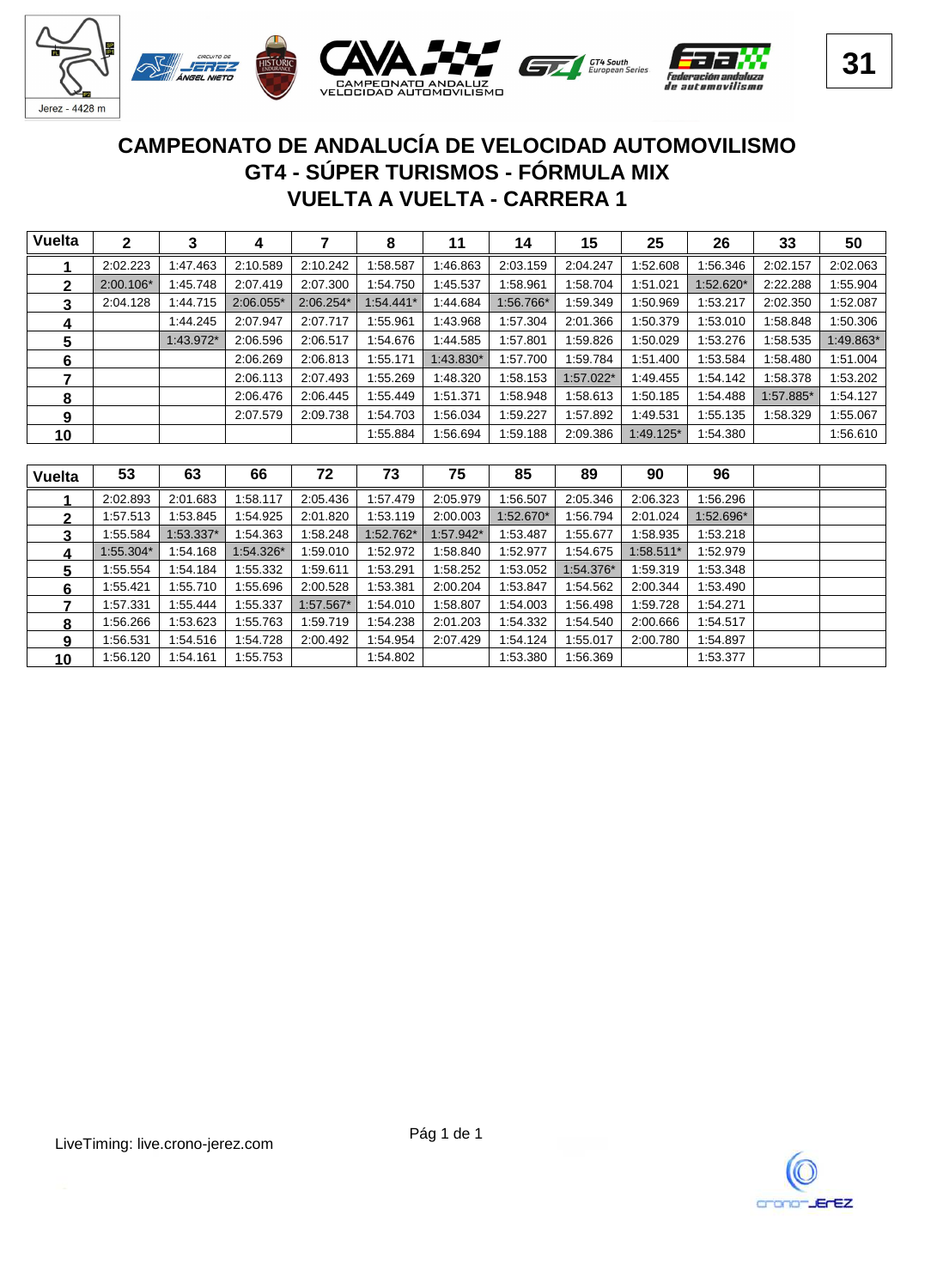

| Número         |                        |                  | 2                  |        | 3                           |                  | 4                    |                  | 7                    |                  | 8                           |        | 11                          |        | 14                                 |
|----------------|------------------------|------------------|--------------------|--------|-----------------------------|------------------|----------------------|------------------|----------------------|------------------|-----------------------------|--------|-----------------------------|--------|------------------------------------|
| Vta            |                        | Sector           | Vuelta             | Sector | Vuelta                      |                  | Sector Vuelta        | Sector           | Vuelta               | Sector           | Vuelta                      | Sector | Vuelta                      |        | Sector   Vuelta                    |
|                |                        |                  |                    |        |                             |                  |                      |                  |                      |                  |                             |        |                             |        |                                    |
|                | IP1                    | 30.271           | 30.271             | 26.586 | 26.586                      | 32.685           | 32.685               | 32.759           | 32.759               | 30.735           | 30.735                      | 26.696 | 26.696                      | 31.044 | 31.044                             |
|                | IP <sub>2</sub>        | 17.643           | 47.914             | 15.731 | 42.317                      | 19.014           | 51.699               | 18.746           | 51.505               | 17.202           | 47.937                      | 15.193 | 41.889                      | 17.617 | 48.661                             |
| $\mathbf 1$    | IP <sub>3</sub>        |                  | 34.473 1:22.387    |        | 29.516 1:11.833             |                  | 35.917 1:27.616      | 36.034           | 1:27.539             |                  | 32.154 1:20.091             |        | 29.170 1:11.059             |        | 33.603 1:22.264                    |
|                | IP4                    |                  | 24.947 1:47.334    |        | 21.962 1:33.795             | 26.766           | 1:54.382             | 26.717           | 1:54.256             | 23.736           | 1:43.827                    |        | 22.048 1:33.107             |        | 25.551 1:47.815                    |
|                | FL                     |                  | 14.889 2:02.223    | 13.668 | 1:47.463                    | 16.207           | 2:10.589             | 15.986           | 2:10.242             | 14.760           | 1:58.587                    |        | 13.756 1:46.863             |        | 15.344 2:03.159                    |
|                | IP <sub>1</sub>        | 29.523           | 29.523             | 24.777 | 24.777                      | 29.740           | 29.740               | 29.802           | 29.802               | 27.067           | 27.067                      | 25.314 | 25.314                      | 28.737 | 28.737                             |
|                | IP <sub>2</sub>        | 17.281           | 46.804             | 15.460 | 40.237                      | 18.617           | 48.357               | 18.466           | 48.268               | 16.637           | 43.704                      | 15.037 | 40.351                      | 17.600 | 46.337                             |
| $\mathbf{2}$   | IP3                    | 33.517           | 1:20.321           | 29.678 | 1:09.915                    | 35.863           | 1:24.220             | 35.629           | 1:23.897             | 32.409           | 1:16.113                    |        | 29.811 1:10.162             | 33.656 | 1:19.993                           |
|                | IP4                    | 24.505           | 1:44.826           | 22.032 | 1:31.947                    | 27.032           | 1:51.252             | 27.354           | 1:51.251             | 23.949           | 1:40.062                    |        | 22.053 1:32.215             | 24.046 | 1:44.039                           |
|                | FL                     | 15.280           | 2:00.106           |        | 13.801 1:45.748             |                  | 16.167 2:07.419      | 16.049           | 2:07.300             | 14.688           | 1:54.750                    |        | 13.322 1:45.537             |        | 14.922 1:58.961                    |
|                | IP1<br>IP <sub>2</sub> | 28.094           | 28.094             | 24.925 | 24.925                      | 29.659           | 29.659<br>48.103     | 29.902<br>18.382 | 29.902               | 26.934<br>16.715 | 26.934<br>43.649            | 25.029 | 25.029                      | 27.385 | 27.385                             |
| $\mathbf{3}$   | IP3                    | 16.645           | 44.739<br>1:18.352 | 15.170 | 40.095                      | 18.444<br>35.541 | 1:23.644             | 35.871           | 48.284<br>1:24.155   | 32.338           | 1:15.987                    | 15.113 | 40.142<br>29.427 1:09.569   | 16.878 | 44.263                             |
|                | IP4                    | 33.613<br>27.180 | 1:45.532           | 21.887 | 29.027 1:09.122<br>1:31.009 | 26.291           | 1:49.935             | 26.129           | 1:50.284             | 23.720           | 1:39.707                    | 21.886 | 1:31.455                    |        | 32.811 1:17.074<br>24.682 1:41.756 |
|                | FL                     |                  | 18.596 2:04.128    |        | 13.706 1:44.715             | 16.120           | 2:06.055             | 15.970           | 2:06.254             | 14.734           | 1:54.441                    |        | 13.229 1:44.684             |        | 15.010 1:56.766                    |
|                | IP1                    | 41.542           | 41.542             | 24.661 | 24.661                      | 29.773           | 29.773               | 30.049           | 30.049               | 27.229           | 27.229                      | 24.806 | 24.806                      | 28.007 | 28.007                             |
|                | IP <sub>2</sub>        |                  | 31.521 1:13.063    | 15.159 | 39.820                      | 18.685           | 48.458               | 18.891           | 48.940               | 16.840           | 44.069                      | 15.022 | 39.828                      | 17.063 | 45.070                             |
| 4              | IP3                    | 41.055           | 1:54.118           | 29.141 | 1:08.961                    | 36.435           | 1:24.893             | 36.233           | 1:25.173             | 32.749           | 1:16.818                    |        | 29.080 1:08.908             |        | 33.167 1:18.237                    |
|                | IP4                    |                  | 32.682 2:26.800    | 21.635 | 1:30.596                    | 26.745           | 1:51.638             | 26.615           | 1:51.788             | 24.043           | 1:40.861                    | 21.862 | 1:30.770                    |        | 24.216 1:42.453                    |
|                | FL                     |                  |                    |        | 13.649 1:44.245             |                  | 16.309 2:07.947      |                  | 15.929 2:07.717      |                  | 15.100 1:55.961             | 13.198 | 1:43.968                    |        | 14.851 1:57.304                    |
|                | $\overline{IP1}$       |                  |                    | 24.648 | 24.648                      | 29.667           | 29.667               | 30.004           | 30.004               | 27.400           | 27.400                      | 24.779 | 24.779                      | 27.809 | 27.809                             |
|                | IP <sub>2</sub>        |                  |                    | 15.110 | 39.758                      | 18.788           | 48.455               | 18.161           | 48.165               | 16.765           | 44.165                      | 14.811 | 39.590                      | 17.336 | 45.145                             |
| 5              | IP <sub>3</sub>        |                  |                    | 29.058 | 1:08.816                    | 36.094           | 1:24.549             | 35.847           | 1:24.012             |                  | 32.192 1:16.357             |        | 29.272 1:08.862             |        | 33.538 1:18.683                    |
|                | IP4                    |                  |                    | 21.594 | 1:30.410                    | 26.083           | 1:50.632             | 26.396           | 1:50.408             |                  | 23.603 1:39.960             | 22.222 | 1:31.084                    |        | 24.197 1:42.880                    |
|                | FL                     |                  |                    | 13.562 | 1:43.972                    | <u>15.964</u>    | 2:06.596             |                  | 16.109 2:06.517      |                  | 14.716 1:54.676             |        | 13.501 1:44.585             |        | 14.921 1:57.801                    |
|                | $\overline{IP1}$       |                  |                    | 25.076 | 25.076                      | 29.745           | 29.745               | 29.721           | 29.721               | 27.252           | 27.252                      | 24.541 | 24.541                      | 28.063 | 28.063                             |
|                | IP <sub>2</sub>        |                  |                    | 15.242 | 40.318                      | 18.308           | 48.053               | 18.312           | 48.033               | 16.745           | 43.997                      | 15.099 | 39.640                      | 17.293 | 45.356                             |
| 6              | IP <sub>3</sub>        |                  |                    |        |                             | 35.777           | 1:23.830             | 35.784           | 1:23.817             |                  | 32.329 1:16.326             | 28.861 | 1:08.501                    |        | 33.228 1:18.584                    |
|                | IP4                    |                  |                    |        |                             | 25.949           | 1:49.779             | 26.223           | 1:50.040             |                  | 24.113 1:40.439             | 21.961 | 1:30.462                    |        | 24.335 1:42.919                    |
|                | FL                     |                  |                    |        |                             | 16.490           | 2:06.269             | 16.773           | 2:06.813             |                  | 14.732 1:55.171             | 13.368 | 1:43.830                    | 14.781 | 1:57.700                           |
|                | IP1                    |                  |                    |        |                             | 30.163           | 30.163               | 29.638           | 29.638               | 27.208           | 27.208                      | 24.938 | 24.938                      | 27.953 | 27.953                             |
| $\overline{7}$ | IP <sub>2</sub>        |                  |                    |        |                             | 18.248           | 48.411               | 18.366           | 48.004               | 16.757           | 43.965                      | 16.246 | 41.184                      | 17.339 | 45.292                             |
|                | IP3<br>IP4             |                  |                    |        |                             | 35.387           | 1:23.798             | 36.699           | 1:24.703             |                  | 32.622 1:16.587             | 29.935 | 1:11.119                    |        | 33.383 1:18.675                    |
|                | <b>FL</b>              |                  |                    |        |                             | 26.105<br>16.210 | 1:49.903<br>2:06.113 | 26.837<br>15.953 | 1:51.540<br>2:07.493 | 23.863           | 1:40.450<br>14.819 1:55.269 | 23.399 | 1:34.518<br>13.802 1:48.320 |        | 24.466 1:43.141<br>15.012 1:58.153 |
|                | $\overline{IP1}$       |                  |                    |        |                             | 29.867           | 29.867               | 29.643           | 29.643               | 27.203           | 27.203                      | 25.755 | 25.755                      | 28.313 | 28.313                             |
|                | IP <sub>2</sub>        |                  |                    |        |                             | 18.624           | 48.491               | 18.670           | 48.313               | 16.747           | 43.950                      | 15.605 | 41.360                      | 17.378 | 45.691                             |
| 8              | IP <sub>3</sub>        |                  |                    |        |                             | 35.805           | 1:24.296             | 35.802           | 1:24.115             | 32.825           | 1:16.775                    | 31.728 | 1:13.088                    |        | 33.737 1:19.428                    |
|                | IP4                    |                  |                    |        |                             | 26.138           | 1:50.434             | 26.205           | 1:50.320             | 23.940           | 1:40.715                    | 24.393 | 1:37.481                    | 24.476 | 1:43.904                           |
|                | <b>FL</b>              |                  |                    |        |                             | 16.042           | 2:06.476             | 16.125           | 2:06.445             |                  | 14.734 1:55.449             |        | 13.890 1:51.371             |        | 15.044 1:58.948                    |
|                | $\overline{IP1}$       |                  |                    |        |                             | 30.405           | 30.405               | 30.001           | 30.001               | 27.280           | 27.280                      | 27.917 | 27.917                      | 28.476 | 28.476                             |
|                | IP <sub>2</sub>        |                  |                    |        |                             | 19.044           | 49.449               | 19.884           | 49.885               | 16.804           | 44.084                      | 15.949 | 43.866                      | 17.466 | 45.942                             |
| 9              | IP <sub>3</sub>        |                  |                    |        |                             | 35.861           | 1:25.310             | 36.721           | 1:26.606             | 32.345           | 1:16.429                    |        | 32.815 1:16.681             | 33.768 | 1:19.710                           |
|                | IP4                    |                  |                    |        |                             | 26.275           | 1:51.585             | 26.884           | 1:53.490             | 23.597           | 1:40.026                    |        | 24.612 1:41.293             |        | 24.622 1:44.332                    |
|                | FL                     |                  |                    |        |                             |                  | 15.994 2:07.579      | 16.248           | 2:09.738             | 14.677           | 1:54.703                    |        | 14.741 1:56.034             |        | 14.895 1:59.227                    |
|                | IP <sub>1</sub>        |                  |                    |        |                             |                  |                      |                  |                      | 27.168           | 27.168                      | 29.328 | 29.328                      | 28.231 | 28.231                             |
|                | IP <sub>2</sub>        |                  |                    |        |                             |                  |                      |                  |                      | 16.795           | 43.963                      | 17.022 | 46.350                      | 17.594 | 45.825                             |
| 10             | IP <sub>3</sub>        |                  |                    |        |                             |                  |                      |                  |                      | 32.360           | 1:16.323                    | 31.639 | 1:17.989                    | 33.596 | 1:19.421                           |
|                | IP4                    |                  |                    |        |                             |                  |                      |                  |                      | 24.750           | 1:41.073                    |        | 24.547 1:42.536             | 24.686 | 1:44.107                           |
|                | FL                     |                  |                    |        |                             |                  |                      |                  |                      |                  | 14.811 1:55.884             |        | 14.158 1:56.694             |        | 15.081 1:59.188                    |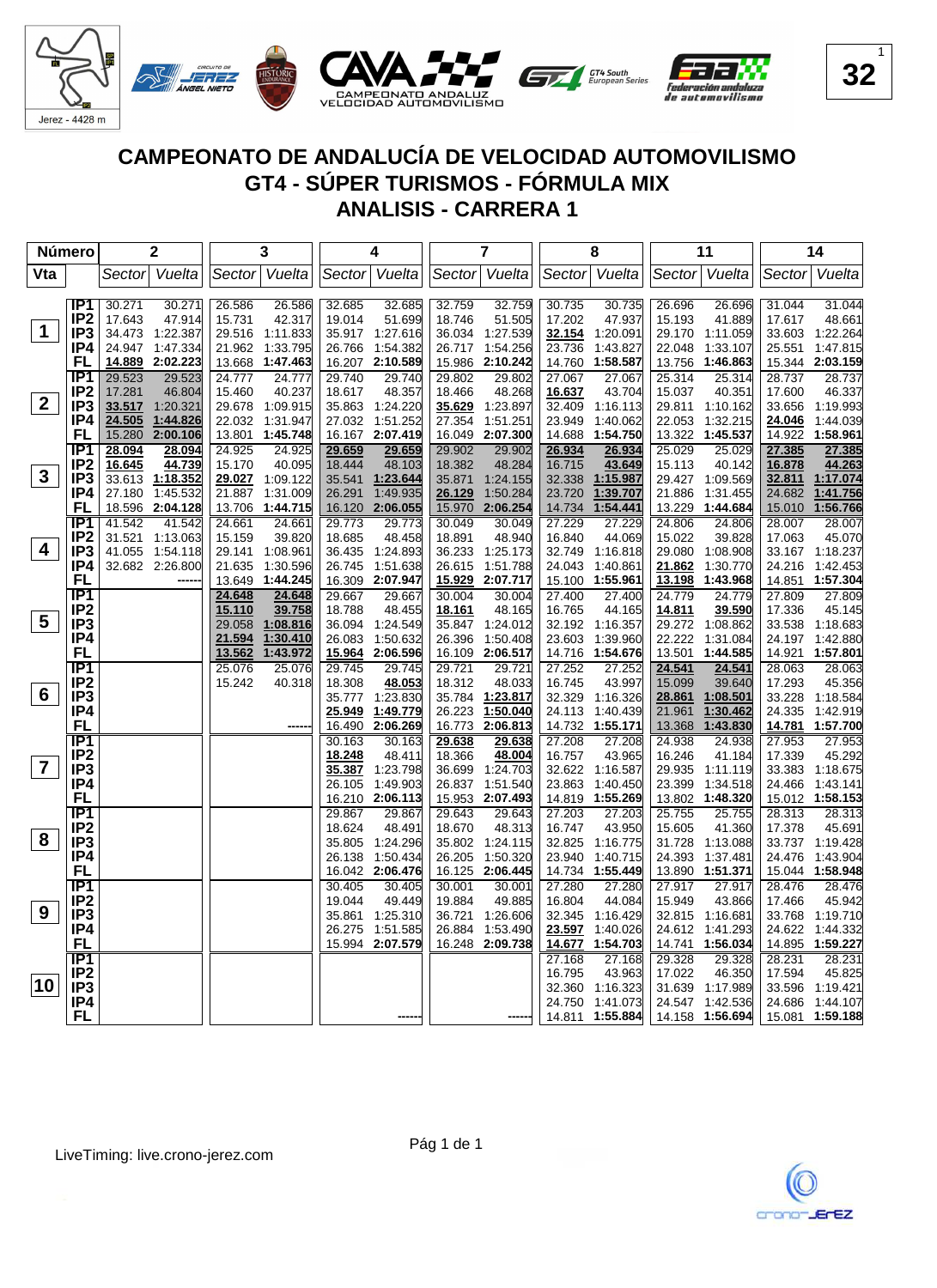

| Número          |                                    |                  | 15                   |                  | 25                   |                  | 26                   |                  | 33                   |                  | 50                   |                  | 53                   |                  | 63                          |
|-----------------|------------------------------------|------------------|----------------------|------------------|----------------------|------------------|----------------------|------------------|----------------------|------------------|----------------------|------------------|----------------------|------------------|-----------------------------|
| Vta             |                                    | Sector           | Vuelta               | Sector           | Vuelta               | Sector           | Vuelta               | Sector           | Vuelta               | Sector           | Vuelta               | Sector           | Vuelta               | Sector           | Vuelta                      |
|                 |                                    |                  |                      |                  |                      |                  |                      |                  |                      |                  |                      |                  |                      |                  |                             |
|                 | IP1                                | 31.833           | 31.833               | 27.915           | 27.915               | 29.466           | 29.466               | 31.123           | 31.123               | 31.933           | 31.933               | 31.075           | 31.075               | 31.266           | 31.266                      |
|                 | IP <sub>2</sub>                    | 17.549           | 49.382               | 16.150           | 44.065               | 16.604           | 46.070               | 17.512           | 48.635               | 17.037           | 48.970               | 17.827           | 48.902               | 17.786           | 49.052                      |
| $\mathbf 1$     | IP3                                | 34.468           | 1:23.850             | 31.275           | 1:15.340             | 31.924           | 1:17.994             | 33.696           | 1:22.331             | 34.096           | 1:23.066             | 33.610           | 1:22.512             | 33.036           | 1:22.088                    |
|                 | IP4                                | 24.523           | 1:48.373             | 22.810           | 1:38.150             | 23.839           | 1:41.833             | 25.134           | 1:47.465             | 23.765           | 1:46.831             | 25.069           | 1:47.581             |                  | 25.018 1:47.106             |
|                 | FL                                 |                  | 15.874 2:04.247      | 14.458           | 1:52.608             | 14.513           | 1:56.346             | 14.692           | 2:02.157             | 15.232           | 2:02.063             |                  | 15.312 2:02.893      |                  | 14.577 2:01.683             |
|                 | IP <sub>1</sub>                    | 28.777           | 28.777               | 26.379           | 26.379               | 26.645           | 26.645               | 28.848           | 28.848               | 27.303           | 27.303               | 28.680           | 28.680               | 27.377           | 27.377                      |
| 2 <sup>1</sup>  | IP <sub>2</sub>                    | 16.769           | 45.546               | 16.206           | 42.585               | 16.458           | 43.103               | 17.513           | 46.361               | 17.150           | 44.453               | 17.218           | 45.898               | 16.543           | 43.920                      |
|                 | IP <sub>3</sub><br>IP4             | 33.921<br>24.247 | 1:19.467<br>1:43.714 | 31.262           | 1:13.847<br>1:36.574 | 31.532           | 1:14.635             | 33.375           | 1:19.736             | 32.720           | 1:17.173<br>1:41.440 | 32.723<br>24.015 | 1:18.621<br>1:42.636 | 31.531<br>23.590 | 1:15.451<br>1:39.041        |
|                 | FL                                 | 14.990           | 1:58.704             | 22.727           | 14.447 1:51.021      | 23.489<br>14.496 | 1:38.124<br>1:52.620 | 47.327<br>15.225 | 2:07.063<br>2:22.288 | 24.267<br>14.464 | 1:55.904             |                  | 14.877 1:57.513      | 14.804           | 1:53.845                    |
|                 | IP1                                | 28.295           | 28.295               | 26.097           | 26.097               | 26.756           | 26.756               | 28.867           | 28.867               | 27.349           | 27.349               | 27.247           | 27.247               | 26.939           |                             |
|                 | IP <sub>2</sub>                    | 17.274           | 45.569               | 16.247           | 42.344               | 16.642           | 43.398               | 18.006           | 46.873               | 16.212           | 43.561               | 17.106           | 44.353               | 16.483           | 26.939<br>43.422            |
| $\mathbf{3}$    | IP <sub>3</sub>                    | 33.421           | 1:18.990             | 31.256           | 1:13.600             | 31.948           | 1:15.346             | 34.235           | 1:21.108             | 31.218           | 1:14.779             | 32.554           | 1:16.907             | 31.733           | 1:15.155                    |
|                 | IP4                                | 25.052           | 1:44.042             | 22.891           | 1:36.491             | 23.421           | 1:38.767             | 26.090           | 1:47.198             | 22.976           | 1:37.755             | 23.850           | 1:40.757             | 23.571           | 1:38.726                    |
|                 | FL                                 |                  | 15.307 1:59.349      | 14.478           | 1:50.969             | 14.450           | 1:53.217             | 15.152           | 2:02.350             | 14.332           | 1:52.087             | 14.827           | 1:55.584             | 14.611           | 1:53.337                    |
|                 | IP1                                | 28.291           | 28.291               | 26.360           | 26.360               | 26.878           | 26.878               | 28.030           | 28.030               | 26.107           | 26.107               | 27.171           | 27.171               | 26.955           | 26.955                      |
|                 | IP <sub>2</sub>                    | 17.188           | 45.479               | 15.740           | 42.100               | 16.568           | 43.446               | 18.104           | 46.134               | 16.174           | 42.281               | 16.971           | 44.142               | 16.562           | 43.517                      |
| 4               | IP3                                | 34.295           | 1:19.774             | 30.831           | 1:12.931             | 31.697           | 1:15.143             | 33.176           | 1:19.310             | 31.155           | 1:13.436             | 32.593           | 1:16.735             |                  | 32.127 1:15.644             |
|                 | IP4                                | 26.295           | 1:46.069             | 23.166           | 1:36.097             | 23.379           | 1:38.522             | 24.968           | 1:44.278             | 22.503           | 1:35.939             | 23.725           | 1:40.460             |                  | 23.707 1:39.351             |
|                 | FL                                 |                  | 15.297 2:01.366      | 14.282           | 1:50.379             | 14.488           | 1:53.010             | 14.570           | 1:58.848             | 14.367           | 1:50.306             | 14.844           | 1:55.304             |                  | 14.817 1:54.168             |
|                 | $\overline{IP1}$                   | 29.028           | 29.028               | 26.158           | 26.158               | 26.792           | 26.792               | 28.493           | 28.493               | 26.081           | 26.081               | 27.212           | 27.212               | 27.548           | 27.548                      |
|                 | IP <sub>2</sub>                    | 17.330           | 46.358               | 15.961           | 42.119               | 16.579           | 43.371               | 17.629           | 46.122               | 16.355           | 42.436               | 17.181           | 44.393               | 16.622           | 44.170                      |
| $5\phantom{.0}$ | IP3                                | 33.803           | 1:20.161             | 30.794           | 1:12.913             | 31.874           | 1:15.245             | 32.848           | 1:18.970             | 30.828           | 1:13.264             | 32.510           | 1:16.903             |                  | 31.637 1:15.807             |
|                 | IP4                                | 24.372           | 1:44.533             | 22.921           | 1:35.834             | 23.484           | 1:38.729             | 24.712           | 1:43.682             | 22.559           | 1:35.823             | 23.769           | 1:40.672             | 23.898           | 1:39.705                    |
|                 | FL                                 | 15.293           | 1:59.826             | 14.195           | 1:50.029             | 14.547           | 1:53.276             | 14.853           | 1:58.535             | 14.040           | 1:49.863             | 14.882           | 1:55.554             | 14.479           | 1:54.184                    |
|                 | IP <sub>1</sub><br>IP <sub>2</sub> | 29.429<br>17.409 | 29.429               | 26.128           | 26.128               | 26.745           | 26.745               | 28.216           | 28.216               | 25.801           | 25.801               | 27.173           | 27.173               | 27.178<br>16.985 | 27.178                      |
| 6               | IP <sub>3</sub>                    | 34.047           | 46.838<br>1:20.885   | 16.014<br>31.718 | 42.142<br>1:13.860   | 16.584<br>32.181 | 43.329<br>1:15.510   | 17.442<br>33.210 | 45.658<br>1:18.868   | 16.245<br>31.388 | 42.046<br>1:13.434   | 16.956<br>32.554 | 44.129<br>1:16.683   | 33.066           | 44.163<br>1:17.229          |
|                 | IP4                                | 23.949           | 1:44.834             | 23.192           | 1:37.052             | 23.600           | 1:39.110             | 24.903           | 1:43.771             | 22.698           | 1:36.132             | 23.705           | 1:40.388             | 24.048           | 1:41.277                    |
|                 | FL                                 | 14.950           | 1:59.784             | 14.348           | 1:51.400             | 14.474           | 1:53.584             | 14.709           | 1:58.480             | 14.872           | 1:51.004             | 15.033           | 1:55.421             |                  | 14.433 1:55.710             |
|                 | IP1                                | 27.690           | 27.690               | 26.018           | 26.018               | 26.881           | 26.881               | 27.964           | 27.964               | 26.577           | 26.577               | 27.633           | 27.633               | 27.076           | 27.076                      |
|                 | IP <sub>2</sub>                    | 16.853           | 44.543               | 15.864           | 41.882               | 16.706           | 43.587               | 17.573           | 45.537               | 16.420           | 42.997               | 17.058           | 44.691               | 17.000           | 44.076                      |
| $\overline{7}$  | IP <sub>3</sub>                    | 33.178           | 1:17.721             | 30.791           | 1:12.673             | 32.450           | 1:16.037             | 33.318           | 1:18.855             | 32.051           | 1:15.048             | 32.866           | 1:17.557             | 32.988           | 1:17.064                    |
|                 | IP4                                | 24.134           | 1:41.855             | 22.754           | 1:35.427             | 23.585           | 1:39.622             | 24.887           | 1:43.742             | 23.496           | 1:38.544             | 24.846           | 1:42.403             | 23.759           | 1:40.823                    |
|                 | FL                                 | 15.167           | 1:57.022             | 14.028           | 1:49.455             | 14.520           | 1:54.142             | 14.636           | 1:58.378             | 14.658           | 1:53.202             | 14.928           | 1:57.331             | 14.621           | 1:55.444                    |
|                 | IP1                                | 28.321           | 28.321               | 25.970           | 25.970               | 26.995           | 26.995               | 27.939           | 27.939               | 26.606           | 26.606               | 27.344           | 27.344               | 27.094           | 27.094                      |
|                 | IP2                                | 17.140           | 45.461               | 15.816           | 41.786               | 16.863           | 43.858               | 17.377           | 45.316               | 16.638           | 43.244               | 17.263           | 44.607               | 16.654           | 43.748                      |
| 8               | IP3                                | 33.794           | 1:19.255             | 31.625           | 1:13.411             | 32.217           | 1:16.075             | 32.928           | 1:18.244             | 32.262           | 1:15.506             | 32.795           | 1:17.402             |                  | 31.637 1:15.385             |
|                 | IP4                                | 24.122           | 1:43.377             | 22.634           | 1:36.045             | 23.719           | 1:39.794             | 24.864           | 1:43.108             | 24.083           | 1:39.589             | 23.987           | 1:41.389             | 23.609           | 1:38.994                    |
|                 | FL                                 | 15.236           | 1:58.613             | 14.140           | 1:50.185             | 14.694           | 1:54.488             | 14.777           | 1:57.885             | 14.538           | 1:54.127             | 14.877           | 1:56.266             |                  | 14.629 1:53.623             |
|                 | IP <sub>1</sub>                    | 28.082           | 28.082               | 26.116           | 26.116               | 27.033           | 27.033               | 28.416           | 28.416               | 26.811           | 26.811               | 27.266           | 27.266               | 27.112           | 27.112                      |
| 9               | IP <sub>2</sub><br>IP3             | 16.956           | 45.038               | 15.776           | 41.892               | 16.818           | 43.851               | 17.502           | 45.918               | 16.975           | 43.786               | 16.988           | 44.254               | 16.721           | 43.833                      |
|                 | IP4                                | 33.681<br>23.768 | 1:18.719<br>1:42.487 | 30.888<br>22.644 | 1:12.780<br>1:35.424 | 33.005<br>23.814 | 1:16.856<br>1:40.670 | 32.887<br>24.831 | 1:18.805<br>1:43.636 | 32.682<br>24.085 | 1:16.468<br>1:40.553 | 33.392<br>24.085 | 1:17.646<br>1:41.731 | 32.071           | 1:15.904<br>23.737 1:39.641 |
|                 | FL                                 | 15.405           | 1:57.892             | 14.107           | 1:49.531             | 14.465           | 1:55.135             | 14.693           | 1:58.329             | 14.514           | 1:55.067             | 14.800           | 1:56.531             |                  | 14.875 1:54.516             |
|                 | IP1                                | 29.334           | 29.334               | 26.070           | 26.070               | 26.817           | 26.817               |                  |                      | 27.087           | 27.087               | 27.438           | 27.438               | 27.228           | 27.228                      |
|                 | IP <sub>2</sub>                    | 18.022           | 47.356               | 15.824           | 41.894               | 17.312           | 44.129               |                  |                      | 17.895           | 44.982               | 16.958           | 44.396               | 16.604           | 43.832                      |
| 10              | IP <sub>3</sub>                    | 36.435           | 1:23.791             | 30.728           | 1:12.622             | 31.733           | 1:15.862             |                  |                      | 32.881           | 1:17.863             | 32.711           | 1:17.107             | 32.148           | 1:15.980                    |
|                 | IP4                                | 27.854           | 1:51.645             | 22.381           | 1:35.003             | 23.556           | 1:39.418             |                  |                      | 23.637           | 1:41.500             | 24.102           | 1:41.209             | 23.685           | 1:39.665                    |
|                 | FL                                 | 17.741           | 2:09.386             | 14.122           | 1:49.125             | 14.962           | 1:54.380             |                  |                      |                  | 15.110 1:56.610      | 14.911           | 1:56.120             |                  | 14.496 1:54.161             |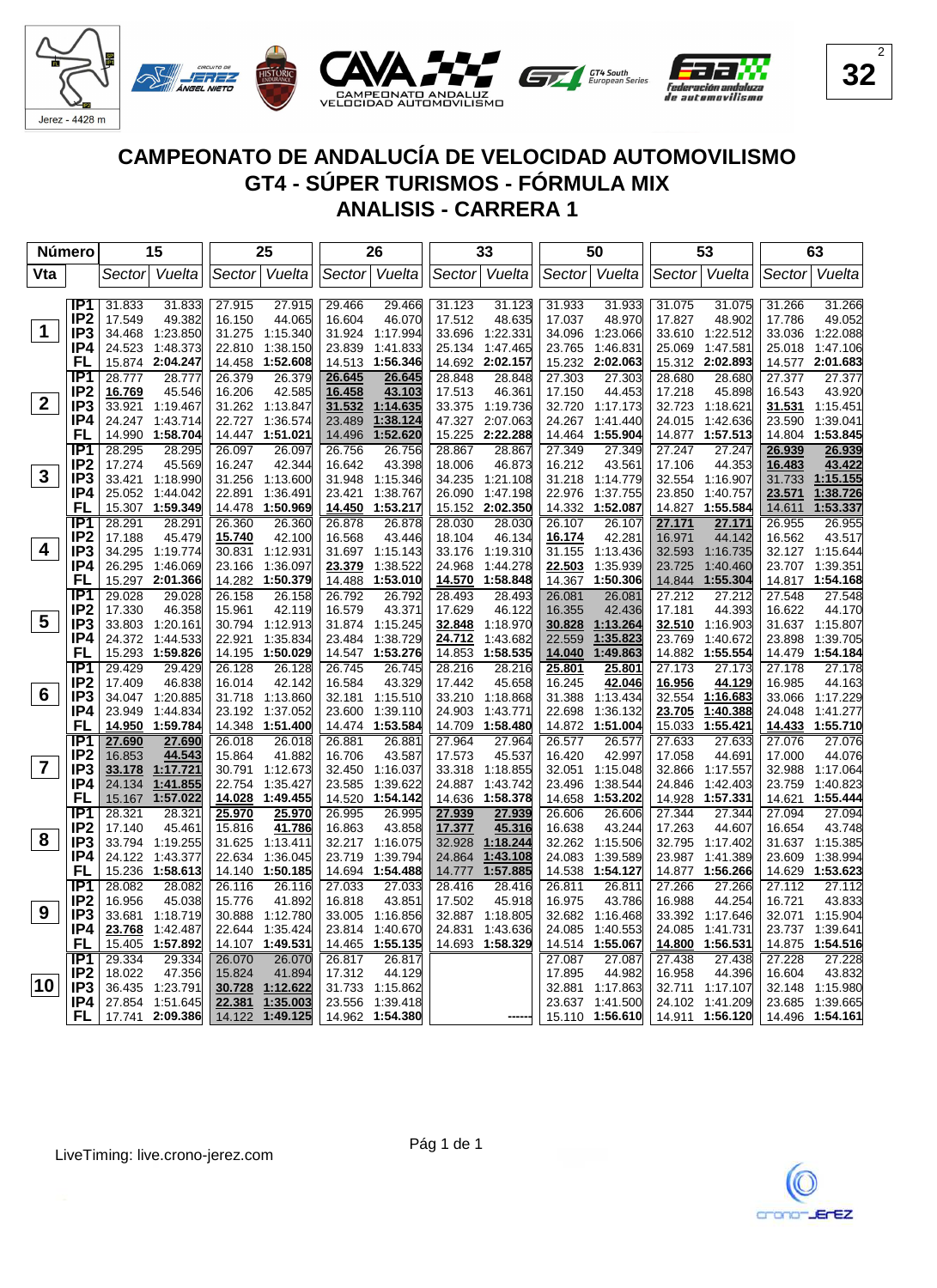

| Número         |                        | 66                             |        |                  | 72               |                  | 73                          |                  | 75                   |                  | 85                   |                  | 89                                 |                  | 90                          |
|----------------|------------------------|--------------------------------|--------|------------------|------------------|------------------|-----------------------------|------------------|----------------------|------------------|----------------------|------------------|------------------------------------|------------------|-----------------------------|
| Vta            |                        | Vuelta<br>Sectorl              |        | Sectorl          | Vuelta           | Sector           | Vuelta                      | Sector           | Vuelta               | Sector           | Vuelta               | Sector           | Vuelta                             | Sector           | Vuelta                      |
|                |                        |                                |        |                  |                  |                  |                             |                  |                      |                  |                      |                  |                                    |                  |                             |
|                | IP1                    | 30.535                         | 30.535 | 31.837           | 31.837           | 29.290           | 29.290                      | 32.351           | 32.351               | 30.126           | 30.126               | 32.916           | 32.916                             | 33.037           | 33.037                      |
|                | IP <sub>2</sub>        | 16.945<br>47.480               |        | 17.957           | 49.794           | 16.598           | 45.888                      | 17.972           | 50.323               | 16.963           | 47.089               | 17.640           | 50.556                             | 18.551           | 51.588                      |
| $\mathbf 1$    | IP <sub>3</sub>        | 32.258<br>1:19.738             |        | 35.359           | 1:25.153         |                  | 32.022 1:17.910             | 35.455           | 1:25.778             | <u>31.478</u>    | 1:18.567             | 34.570           | 1:25.126                           |                  | 34.770 1:26.358             |
|                | IP4                    | 23.681<br>1:43.419             |        | 25.372           | 1:50.525         | 25.123           | 1:43.033                    | 25.366           | 1:51.144             | 23.751           | 1:42.318             | 25.394           | 1:50.520                           |                  | 24.793 1:51.151             |
|                | FL                     | 1:58.117<br>14.698             |        | 14.911           | 2:05.436         | 14.446           | 1:57.479                    | 14.835           | 2:05.979             | 14.189           | 1:56.507             |                  | 14.826 2:05.346                    |                  | 15.172 2:06.323             |
|                | IP <sub>1</sub>        | 27.288                         | 27.288 | 28.637           | 28.637           | 26.972           | 26.972                      | 28.392           | 28.392               | 26.769           | 26.769               | 28.847           | 28.847                             | 28.822           | 28.822                      |
|                | IP <sub>2</sub>        | 16.808                         | 44.096 | 17.164           | 45.801           | 16.680           | 43.652                      | <u>17.183</u>    | 45.575               | 16.495           | 43.264               | 16.685           | 45.532                             | 17.681           | 46.503                      |
| 2 <sup>1</sup> | IP <sub>3</sub>        | 32.280<br>1:16.376             |        | 34.281           | 1:20.082         | 31.702           | 1:15.354                    | 33.662           | 1:19.237             | 31.544           | 1:14.808             | 32.791           | 1:18.323                           |                  | 34.058 1:20.561             |
|                | IP4                    | 1:40.261<br>23.885             |        | 26.704           | 1:46.786         | 23.429           | 1:38.783                    | 25.878           | 1:45.115             | 23.576           | 1:38.384             |                  | 24.037 1:42.360                    |                  | 25.340 1:45.901             |
|                | FL                     | 14.664 1:54.925                |        |                  | 15.034 2:01.820  | 14.336           | 1:53.119                    | 14.888           | 2:00.003             | 14.286           | 1:52.670             |                  | 14.434 1:56.794                    |                  | 15.123 2:01.024             |
|                | IP1                    | 27.191<br>27.191               |        | 28.298           | 28.298           | 26.748           | 26.748                      | 27.700           | 27.700               | 26.640           | 26.640               | 27.402           | 27.402                             | 28.339           | 28.339                      |
|                | IP <sub>2</sub>        | 16.705                         | 43.896 | 17.189           | 45.487           | 16.375           | 43.123                      | 17.400           | 45.100               | 16.732           | 43.372               | 16.349           | 43.751                             | 17.290           | 45.629                      |
| $\mathbf{3}$   | IP3                    | 32.194<br>1:16.090             |        | 33.294           | 1:18.781         | 31.766           | 1:14.889                    | 32.824           | 1:17.924             | 31.986           | 1:15.358             | 32.841           | 1:16.592                           | 33.499           | 1:19.128                    |
|                | IP4                    | 1:39.831<br>23.741             |        | 24.648           | 1:43.429         | 23.564           | 1:38.453                    | 24.875           | 1:42.799             | 23.343           | 1:38.701             | 24.535           | 1:41.127                           |                  | 24.611 1:43.739             |
|                | FL                     | 14.532 1:54.363                |        |                  | 14.819 1:58.248  | 14.309           | 1:52.762                    | 15.143           | 1:57.942             | 14.786           | 1:53.487             | 14.550           | 1:55.677                           |                  | 15.196 1:58.935             |
|                | IP1                    | 27.024                         | 27.024 | 28.395           | 28.395           | 26.892           | 26.892                      | 27.686           | 27.686               | 26.595           | 26.595               | 27.542           | 27.542                             | 28.113           | 28.113                      |
| 4              | IP <sub>2</sub>        | 16.595                         | 43.619 | 17.231           | 45.626           | 16.453           | 43.345                      | 17.572           | 45.258               | 16.591           | 43.186               | 16.491           | 44.033                             | 17.369           | 45.482                      |
|                | IP <sub>3</sub><br>IP4 | 32.346 1:15.965                |        | 33.621           | 1:19.247         |                  | 31.734 1:15.079             | 33.329           | 1:18.587             |                  | 31.847 1:15.033      |                  | 32.652 1:16.685                    |                  | 33.440 1:18.922             |
|                | FL                     | 1:39.726<br>23.761<br>1:54.326 |        | 24.710           | 1:43.957         | 23.529           | 1:38.608<br>14.364 1:52.972 | 25.481<br>14.772 | 1:44.068<br>1:58.840 | 23.372           | 1:38.405<br>1:52.977 |                  | 23.744 1:40.429<br>14.246 1:54.675 | 24.542           | 1:43.464<br>15.047 1:58.511 |
|                | IP1                    | 14.600                         |        |                  | 15.053 1:59.010  |                  |                             |                  |                      | 14.572           |                      |                  |                                    |                  |                             |
|                | IP <sub>2</sub>        | 27.167<br>27.167<br>16.916     | 44.083 | 29.251<br>17.184 | 29.251<br>46.435 | 26.916<br>16.476 | 26.916<br>43.392            | 27.706<br>17.711 | 27.706<br>45.417     | 26.759<br>16.489 | 26.759<br>43.248     | 27.686<br>16.609 | 27.686<br>44.295                   | 28.519<br>17.332 | 28.519<br>45.851            |
| 5              | IP3                    | 32.705<br>1:16.788             |        |                  | 33.923 1:20.358  | 31.876           | 1:15.268                    | 33.402           | 1:18.819             | 31.848           | 1:15.096             | 32.307           | 1:16.602                           |                  | 33.705 1:19.556             |
|                | IP4                    | 23.878<br>1:40.666             |        | 24.422           | 1:44.780         | 23.587           | 1:38.855                    | 24.573           | 1:43.392             | 23.574           | 1:38.670             | 23.665           | 1:40.267                           |                  | 24.460 1:44.016             |
|                | FL                     | 14.666<br>1:55.332             |        | 14.831           | 1:59.611         | 14.436           | 1:53.291                    | 14.860           | 1:58.252             | 14.382           | 1:53.052             | 14.109           | 1:54.376                           |                  | 15.303 1:59.319             |
|                | IP1                    | 27.307                         | 27.307 | 29.849           | 29.849           | 27.074           | 27.074                      | 28.464           | 28.464               | 26.756           | 26.756               | 27.396           | 27.396                             | 29.079           | 29.079                      |
|                | IP <sub>2</sub>        | 16.896                         | 44.203 | 17.364           | 47.213           | 16.520           | 43.594                      | 17.540           | 46.004               | 16.577           | 43.333               | 16.594           | 43.990                             | 17.533           | 46.612                      |
| 6              | IP <sub>3</sub>        | 32.912 1:17.115                |        |                  | 34.182 1:21.395  | 31.859           | 1:15.453                    | 33.943           | 1:19.947             | 32.254           | 1:15.587             | 32.755           | 1:16.745                           |                  | 34.292 1:20.904             |
|                | IP4                    | 24.083<br>1:41.198             |        | 24.276           | 1:45.671         | 23.524           | 1:38.977                    | 25.428           | 1:45.375             | 23.784           | 1:39.371             | 23.552           | 1:40.297                           | 24.398           | 1:45.302                    |
|                | FL                     | 14.498<br>1:55.696             |        | 14.857           | 2:00.528         | 14.404           | 1:53.381                    | 14.829           | 2:00.204             | 14.476           | 1:53.847             | 14.265           | 1:54.562                           |                  | 15.042 2:00.344             |
|                | IP1                    | 27.205                         | 27.205 | 28.095           | 28.095           | 26.881           | 26.881                      | 28.036           | 28.036               | 26.720           | 26.720               | 27.902           | 27.902                             | 28.529           | 28.529                      |
|                | IP <sub>2</sub>        | 16.893                         | 44.098 | 17.060           | 45.155           | 16.575           | 43.456                      | 17.460           | 45.496               | 16.475           | 43.195               | 16.743           | 44.645                             | 17.514           | 46.043                      |
| $\overline{7}$ | IP3                    | 32.811 1:16.909                |        | 33.412           | 1:18.567         | 32.211           | 1:15.667                    | 33.153           | 1:18.649             | 32.536           | 1:15.731             |                  | 32.972 1:17.617                    |                  | 33.477 1:19.520             |
|                | IP4                    | 23.838<br>1:40.747             |        | 24.252           | 1:42.819         | 23.803           | 1:39.470                    | 25.098           | 1:43.747             | 23.866           | 1:39.597             | 24.718           | 1:42.335                           | 25.159           | 1:44.679                    |
|                | FL                     | 14.590<br>1:55.337             |        | 14.748           | 1:57.567         | 14.540           | 1:54.010                    | 15.060           | 1:58.807             | 14.406           | 1:54.003             | 14.163           | 1:56.498                           |                  | 15.049 1:59.728             |
|                | IP1                    | 27.419                         | 27.419 | 28.232           | 28.232           | 27.073           | 27.073                      | 28.358           | 28.358               | 26.991           | 26.991               | 27.564           | 27.564                             | 28.869           | 28.869                      |
|                | IP <sub>2</sub>        | 17.135<br>44.554               |        | 17.248           | 45.480           | 16.848           | 43.921                      | 17.474           | 45.832               | 16.807           | 43.798               | 16.654           | 44.218                             | 17.963           | 46.832                      |
| 8              | IP <sub>3</sub>        | 32.963 1:17.517                |        | 34.439           | 1:19.919         | 32.173           | 1:16.094                    | 35.057           | 1:20.889             | 32.185           | 1:15.983             |                  | 32.713 1:16.931                    |                  | 33.829 1:20.661             |
|                | IP4                    | 23.627<br>1:41.144             |        | 24.851           | 1:44.770         | 23.814           | 1:39.908                    | 25.192           | 1:46.081             | 23.789           | 1:39.772             | 23.566           | 1:40.497                           |                  | 24.767 1:45.428             |
|                | FL                     | 14.619 1:55.763                |        | 14.949           | 1:59.719         | 14.330           | 1:54.238                    | 15.122           | 2:01.203             | 14.560           | 1:54.332             |                  | 14.043 1:54.540                    |                  | 15.238 2:00.666             |
|                | $\overline{IP1}$       | 26.998                         | 26.998 | 29.704           | 29.704           | 27.094           | 27.094                      | 32.282           | 32.282               | 27.039           | 27.039               | 27.518           | 27.518                             | 28.729           | 28.729                      |
|                | IP <sub>2</sub>        | 16.790                         | 43.788 | 17.593           | 47.297           | 17.006           | 44.100                      | 18.344           | 50.626               | 16.703           | 43.742               | 16.581           | 44.099                             | 17.837           | 46.566                      |
| 9              | IP <sub>3</sub>        | 32.285 1:16.073                |        |                  | 33.657 1:20.954  | 32.604           | 1:16.704                    | 35.739           | 1:26.365             | 32.281           | 1:16.023             | 32.928           | 1:17.027                           | 34.273           | 1:20.839                    |
|                | IP4                    | 24.022<br>1:40.095             |        | 24.632           | 1:45.586         | 23.861           | 1:40.565                    | 25.714           | 1:52.079             | 23.639           | 1:39.662             | 23.727           | 1:40.754                           | 24.852           | 1:45.691                    |
|                | FL                     | 14.633 1:54.728                |        |                  | 14.906 2:00.492  | 14.389           | 1:54.954                    |                  | 15.350 2:07.429      | 14.462           | 1:54.124             | 14.263           | 1:55.017                           |                  | 15.089 2:00.780             |
|                | IP1                    | 27.227<br>27.227               |        |                  |                  | 27.501           | 27.501                      |                  |                      | 26.890           | 26.890               | 28.034           | 28.034                             |                  |                             |
| 10             | IP <sub>2</sub>        | 16.902                         | 44.129 |                  |                  | 16.896           | 44.397                      |                  |                      | 16.748           | 43.638               | 16.991           | 45.025                             |                  |                             |
|                | IP <sub>3</sub>        | 32.664 1:16.793                |        |                  |                  | 32.396           | 1:16.793                    |                  |                      | 31.742           | 1:15.380             | 33.064           | 1:18.089                           |                  |                             |
|                | IP4                    | 24.167 1:40.960                |        |                  |                  | 23.522           | 1:40.315                    |                  |                      | 23.553           | 1:38.933             | 23.986           | 1:42.075                           |                  |                             |
|                | FL                     | 14.793 1:55.753                |        |                  |                  |                  | 14.487 1:54.802             |                  |                      |                  | 14.447 1:53.380      |                  | 14.294 1:56.369                    |                  |                             |

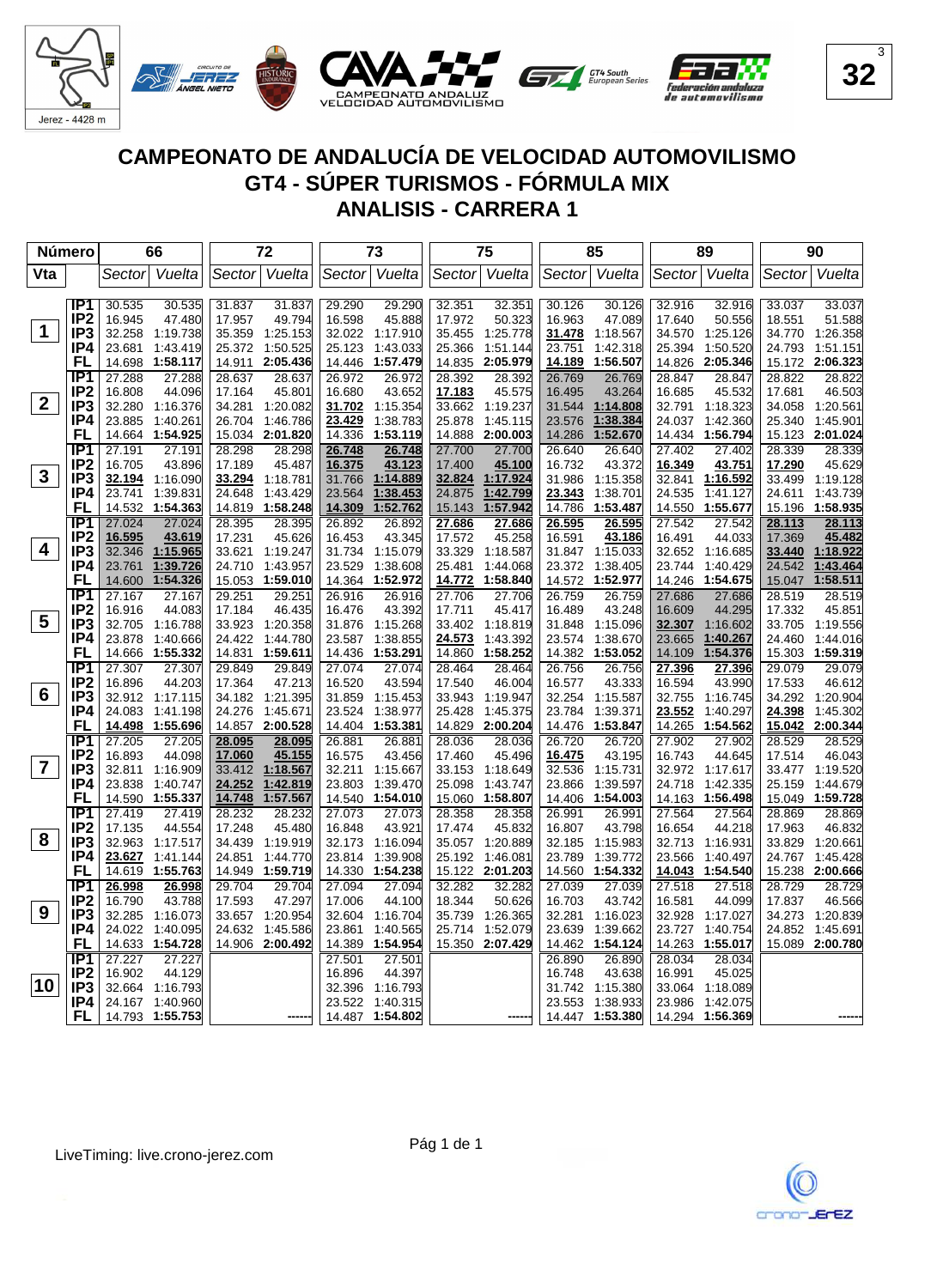

| Número          |                        |                  | 96                | 0             |               | 0 | $\mathbf 0$   |               | 0 |               | 0 |               | 0 |
|-----------------|------------------------|------------------|-------------------|---------------|---------------|---|---------------|---------------|---|---------------|---|---------------|---|
| Vta             |                        |                  | Sector Vuelta     | Sector Vuelta | Sector Vuelta |   | Sector Vuelta | Sector Vuelta |   | Sector Vuelta |   | Sector Vuelta |   |
|                 |                        |                  |                   |               |               |   |               |               |   |               |   |               |   |
|                 | IP <sub>1</sub>        | 29.027           | 29.027            |               |               |   |               |               |   |               |   |               |   |
|                 | IP <sub>2</sub>        | 16.756           | 45.783            |               |               |   |               |               |   |               |   |               |   |
| $\mathbf 1$     | IP <sub>3</sub>        |                  | 31.750 1:17.533   |               |               |   |               |               |   |               |   |               |   |
|                 | IP4                    |                  | 24.036 1:41.569   |               |               |   |               |               |   |               |   |               |   |
|                 | FL                     |                  | 14.727 1:56.296   |               |               |   |               |               |   |               |   |               |   |
|                 | IP1                    | 26.785           | 26.785            |               |               |   |               |               |   |               |   |               |   |
|                 | IP <sub>2</sub>        | 16.411           | 43.196            |               |               |   |               |               |   |               |   |               |   |
| $\mathbf{2}$    | IP3                    |                  | $31.509$ 1:14.705 |               |               |   |               |               |   |               |   |               |   |
|                 | IP4                    |                  | 23.495 1:38.200   |               |               |   |               |               |   |               |   |               |   |
|                 | <b>FL</b>              |                  | 14.496 1:52.696   |               |               |   |               |               |   |               |   |               |   |
|                 | $\overline{IP1}$       | 26.823           | 26.823            |               |               |   |               |               |   |               |   |               |   |
| $3\phantom{a}$  | IP <sub>2</sub>        | 16.608           | 43.431            |               |               |   |               |               |   |               |   |               |   |
|                 | IP3                    |                  | 31.825 1:15.256   |               |               |   |               |               |   |               |   |               |   |
|                 | IP4                    |                  | 23.457 1:38.713   |               |               |   |               |               |   |               |   |               |   |
|                 | FL<br>IP1              | 26.946           | 14.505 1:53.218   |               |               |   |               |               |   |               |   |               |   |
|                 | IP <sub>2</sub>        | 16.447           | 26.946<br>43.393  |               |               |   |               |               |   |               |   |               |   |
| 4               | IP3                    |                  | 31.624 1:15.017   |               |               |   |               |               |   |               |   |               |   |
|                 | IP4                    |                  | 23.421 1:38.438   |               |               |   |               |               |   |               |   |               |   |
|                 | <b>FL</b>              |                  | 14.541 1:52.979   |               |               |   |               |               |   |               |   |               |   |
|                 | $\overline{IP1}$       | 26.854           | 26.854            |               |               |   |               |               |   |               |   |               |   |
|                 | IP <sub>2</sub>        | 16.608           | 43.462            |               |               |   |               |               |   |               |   |               |   |
| $5\overline{)}$ | IP <sub>3</sub>        |                  | 31.916 1:15.378   |               |               |   |               |               |   |               |   |               |   |
|                 | IP4                    |                  | 23.406 1:38.784   |               |               |   |               |               |   |               |   |               |   |
|                 | <b>FL</b>              |                  | 14.564 1:53.348   |               |               |   |               |               |   |               |   |               |   |
|                 | $\overline{IP1}$       | 26.745           | 26.745            |               |               |   |               |               |   |               |   |               |   |
|                 | IP <sub>2</sub>        | 16.633           | 43.378            |               |               |   |               |               |   |               |   |               |   |
| 6               | IP <sub>3</sub>        |                  | 32.160 1:15.538   |               |               |   |               |               |   |               |   |               |   |
|                 | IP4                    |                  | 23.449 1:38.987   |               |               |   |               |               |   |               |   |               |   |
|                 | FL                     |                  | 14.503 1:53.490   |               |               |   |               |               |   |               |   |               |   |
|                 | IP1                    | 26.902           | 26.902            |               |               |   |               |               |   |               |   |               |   |
|                 | IP <sub>2</sub>        | 16.750           | 43.652            |               |               |   |               |               |   |               |   |               |   |
| $\overline{7}$  | IP3                    |                  | 32.464 1:16.116   |               |               |   |               |               |   |               |   |               |   |
|                 | IP4                    |                  | 23.548 1:39.664   |               |               |   |               |               |   |               |   |               |   |
|                 | FL.                    |                  | 14.607 1:54.271   |               |               |   |               |               |   |               |   |               |   |
|                 | IP <sub>1</sub>        | 26.960           | 26.960            |               |               |   |               |               |   |               |   |               |   |
| 8               | IP <sub>2</sub>        | 16.821           | 43.781            |               |               |   |               |               |   |               |   |               |   |
|                 | IP3                    |                  | 32.285 1:16.066   |               |               |   |               |               |   |               |   |               |   |
|                 | IP4<br><b>FL</b>       |                  | 23.719 1:39.785   |               |               |   |               |               |   |               |   |               |   |
|                 |                        |                  | 14.732 1:54.517   |               |               |   |               |               |   |               |   |               |   |
|                 | IP1<br>IP <sub>2</sub> | 26.900<br>17.029 | 26.900<br>43.929  |               |               |   |               |               |   |               |   |               |   |
| 9               | IP3                    |                  | 32.900 1:16.829   |               |               |   |               |               |   |               |   |               |   |
|                 | IP4                    |                  | 23.652 1:40.481   |               |               |   |               |               |   |               |   |               |   |
|                 | <b>FL</b>              |                  | 14.416 1:54.897   |               |               |   |               |               |   |               |   |               |   |
|                 | $\overline{IP1}$       | 26.833           | 26.833            |               |               |   |               |               |   |               |   |               |   |
|                 | IP2                    | 16.971           | 43.804            |               |               |   |               |               |   |               |   |               |   |
| 10              | IP <sub>3</sub>        |                  | 31.502 1:15.306   |               |               |   |               |               |   |               |   |               |   |
|                 | IP4                    |                  | 23.675 1:38.981   |               |               |   |               |               |   |               |   |               |   |
|                 | FL                     |                  | 14.396 1:53.377   |               |               |   |               |               |   |               |   |               |   |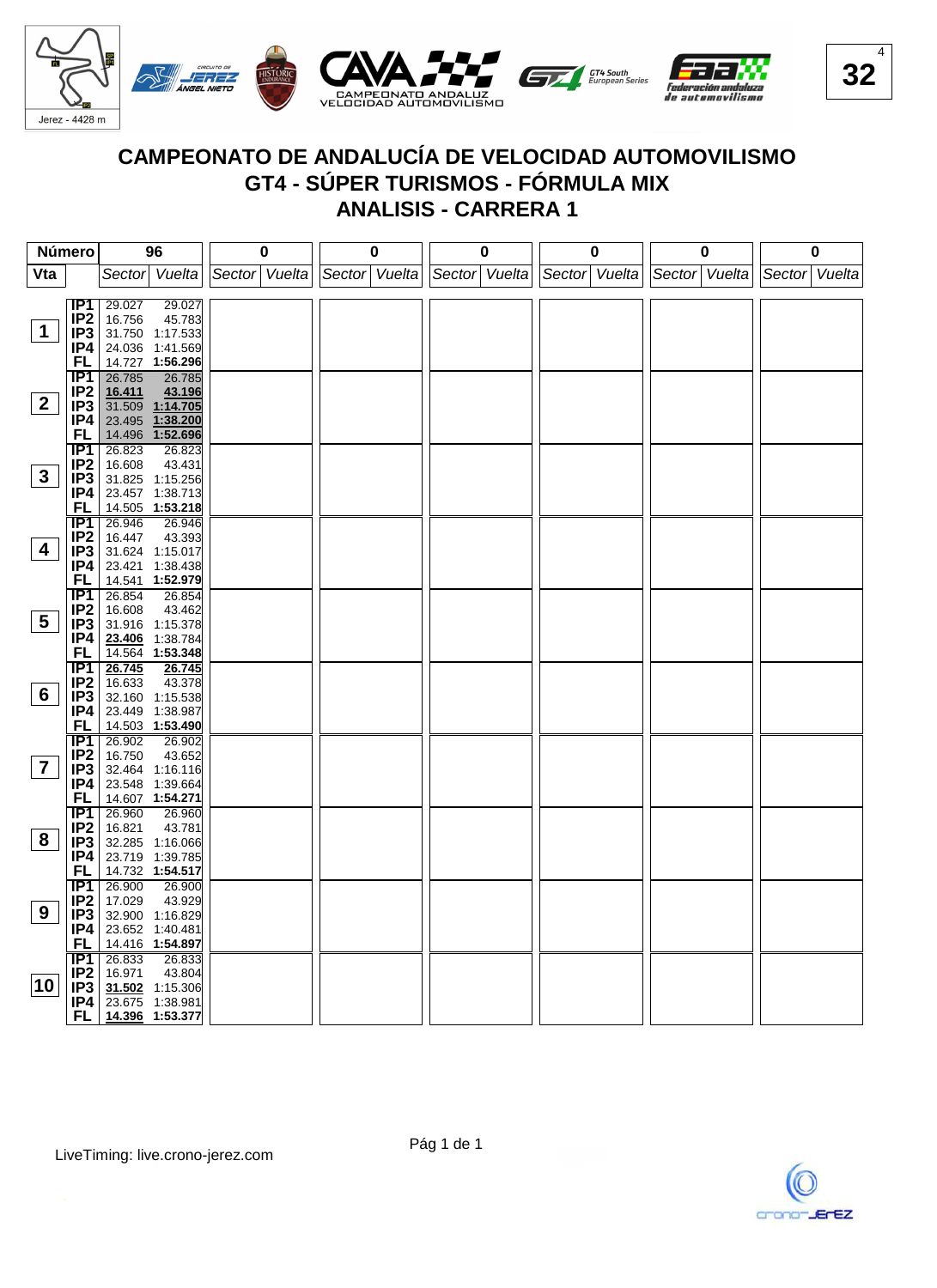

#### **CAMPEONATO DE ANDALUCÍA DE VELOCIDAD AUTOMOVILISMO GT4 - SÚPER TURISMOS - FÓRMULA MIX 40 MEJORES VUELTAS - CARRERA 1**

|              | Dorsal Piloto             | Equipo<br><b>Nat</b>         | Maq.    | Hora     | <b>Vuelta</b>           | <b>Tiempo</b> |
|--------------|---------------------------|------------------------------|---------|----------|-------------------------|---------------|
| 11           | Agustín CABANILLAS        | Agustin Cabanillas Lugo      | Wolf    | 11:17:45 | 6                       | 1:43.830      |
| 11           | Agustín CABANILLAS        | Agustin Cabanillas Lugo      | Wolf    | 11:14:17 | 4                       | 1:43.968      |
| 3            | Fidel CASTILLO            | <b>Fidel Castillo Ruiz</b>   | Wolf    | 11:16:02 | 5                       | 1:43.972      |
| 3            | <b>Fidel CASTILLO</b>     | <b>Fidel Castillo Ruiz</b>   | Wolf    | 11:14:18 | 4                       | 1:44.245      |
| 11           | Agustín CABANILLAS        | Agustin Cabanillas Lugo      | Wolf    | 11:16:01 | 5                       | 1:44.585      |
| 11           | Agustín CABANILLAS        | Agustin Cabanillas Lugo      | Wolf    | 11:12:33 | 3                       | 1:44.684      |
| $\mathbf{3}$ | Fidel CASTILLO            | <b>Fidel Castillo Ruiz</b>   | Wolf    | 11:12:34 | 3                       | 1:44.715      |
| 11           | Agustín CABANILLAS        | Agustin Cabanillas Lugo      | Wolf    | 11:10:48 | $\overline{c}$          | 1:45.537      |
| 3            | <b>Fidel CASTILLO</b>     | <b>Fidel Castillo Ruiz</b>   | Wolf    | 11:10:49 | $\overline{\mathbf{c}}$ | 1:45.748      |
| 11           | <b>Agustín CABANILLAS</b> | Agustin Cabanillas Lugo      | Wolf    | 11:09:03 | 1                       | 1:46.863      |
| 3            | <b>Fidel CASTILLO</b>     | <b>Fidel Castillo Ruiz</b>   | Wolf    | 11:09:04 | 1                       | 1:47.463      |
| 11           | Agustín CABANILLAS        | Agustin Cabanillas Lugo      | Wolf    | 11:19:34 | 7                       | 1:48.320      |
| 25           | Pierre SCHRODER           | Pierre Schroder              | Radical | 11:25:41 | 10                      | 1:49.125      |
| 25           | Pierre SCHRODER           | Pierre Schroder              | Radical | 11:20:12 | 7                       | 1:49.455      |
| 25           | Pierre SCHRODER           | Pierre Schroder              | Radical | 11:23:52 | 9                       | 1:49.531      |
| 50           | <b>Christian BROBERG</b>  | Local Sport                  | Radical | 11:16:51 | 5                       | 1:49.863      |
| 25           | Pierre SCHRODER           | Pierre Schroder              | Radical | 11:16:32 | 5                       | 1:50.029      |
| 25           | Pierre SCHRODER           | Pierre Schroder              | Radical | 11:22:03 | 8                       | 1:50.185      |
| 50           | <b>Christian BROBERG</b>  | Local Sport                  | Radical | 11:15:01 | 4                       | 1:50.306      |
| 25           | Pierre SCHRODER           | Pierre Schroder              | Radical | 11:14:42 | 4                       | 1:50.379      |
| 25           | Pierre SCHRODER           | Pierre Schroder              | Radical | 11:12:51 | 3                       | 1:50.969      |
| 50           | <b>Christian BROBERG</b>  | Local Sport                  | Radical | 11:18:42 | 6                       | 1:51.004      |
| 25           | Pierre SCHRODER           | Pierre Schroder              | Radical | 11:11:00 | $\overline{\mathbf{c}}$ | 1:51.021      |
| 11           | Agustín CABANILLAS        | Agustin Cabanillas Lugo      | Wolf    | 11:21:25 | 8                       | 1:51.371      |
| 25           | Pierre SCHRODER           | Pierre Schroder              | Radical | 11:18:23 | 6                       | 1:51.400      |
| 50           | <b>Christian BROBERG</b>  | <b>Local Sport</b>           | Radical | 11:13:11 | 3                       | 1:52.087      |
| 25           | Pierre SCHRODER           | Pierre Schroder              | Radical | 11:09:09 | 1                       | 1:52.608      |
| 26           | <b>Isidro CALLEJAS</b>    | Chefo Sport                  | Peugeot | 11:11:06 | 2                       | 1:52.620      |
| 85           | Evgeniy LEONOV            | Volcano MotorSport           | Cupra   | 11:11:07 | $\overline{\mathbf{c}}$ | 1:52.670      |
| 96           | Mikel AZCONA              |                              | Cupra   | 11:11:06 | $\overline{\mathbf{c}}$ | 1:52.696      |
| 73           | Gonzalo DE ANDRÉS         | <b>SMC Junior Motorsport</b> | Peugeot | 11:13:01 | 3                       | 1:52.762      |
| 73           | Gonzalo DE ANDRÉS         | <b>SMC Junior Motorsport</b> | Peugeot | 11:14:54 | 4                       | 1:52.972      |
| 85           | Evgeniy LEONOV            | Volcano MotorSport           | Cupra   | 11:14:53 | 4                       | 1:52.977      |
| 96           | Mikel AZCONA              |                              | Cupra   | 11:14:52 | 4                       | 1:52.979      |
| 26           | <b>Isidro CALLEJAS</b>    | Chefo Sport                  | Peugeot | 11:14:52 | 4                       | 1:53.010      |
| 85           | Evgeniy LEONOV            | Volcano MotorSport           | Cupra   | 11:16:46 | 5                       | 1:53.052      |
| 73           | Gonzalo DE ANDRÉS         | <b>SMC Junior Motorsport</b> | Peugeot | 11:11:08 | $\overline{\mathbf{c}}$ | 1:53.119      |
| 50           | <b>Christian BROBERG</b>  | Local Sport                  | Radical | 11:20:35 | 7                       | 1:53.202      |
| 26           | <b>Isidro CALLEJAS</b>    | Chefo Sport                  | Peugeot | 11:12:59 | 3                       | 1:53.217      |
| 96           | Mikel AZCONA              |                              | Cupra   | 11:12:59 | $\sqrt{3}$              | 1:53.218      |

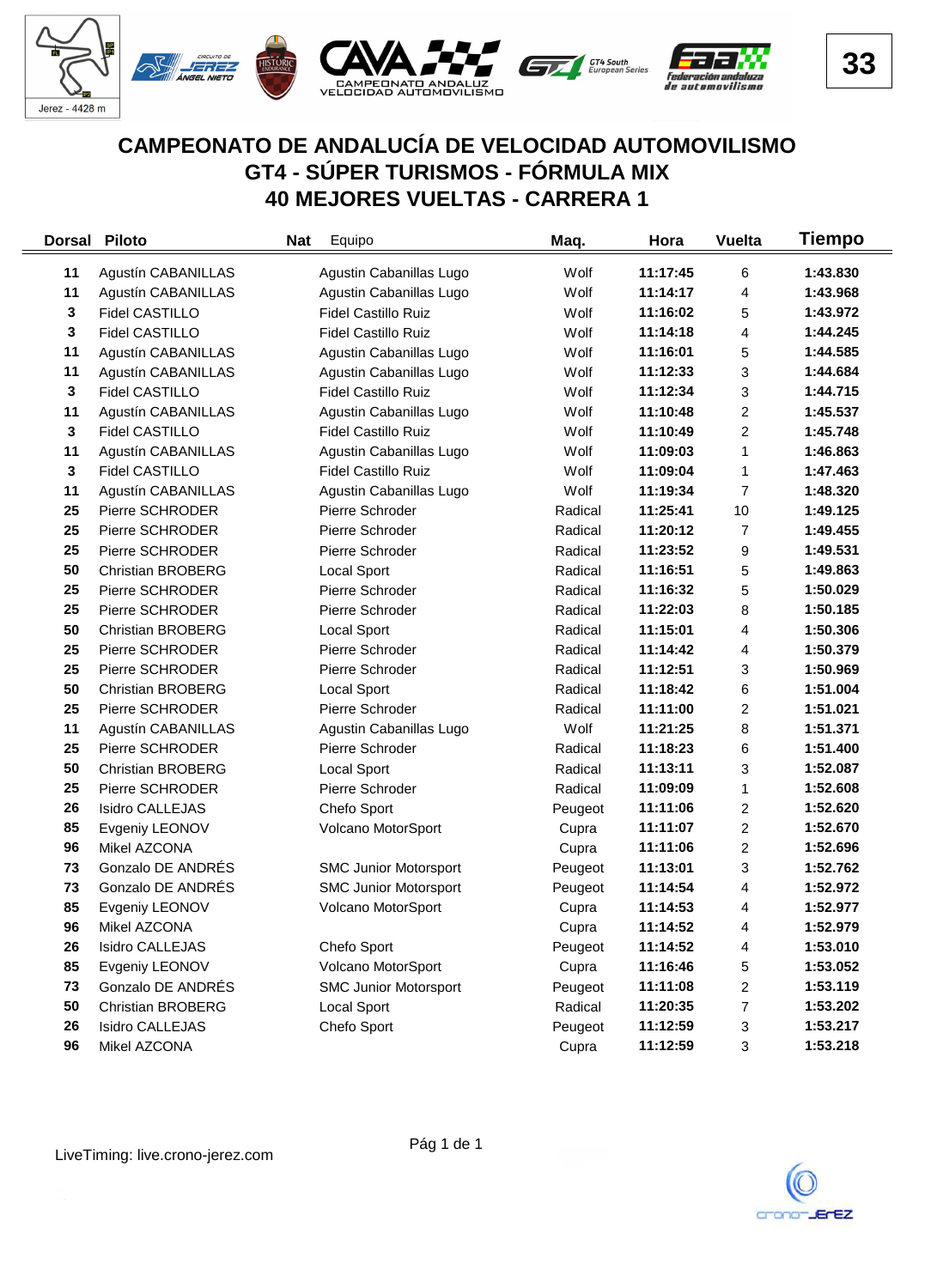

|    | <b>Piloto</b>            | Nat Equipo                   | <b>Top Five Laps</b> |          |          |          |          |  |  |  |
|----|--------------------------|------------------------------|----------------------|----------|----------|----------|----------|--|--|--|
|    |                          |                              |                      |          |          |          |          |  |  |  |
| 11 | Agustín CABANILLAS       | Agustin Cabanillas Lugo      | 1:43.830             | 1:43.968 | 1:44.585 | 1:44.684 | 1:45.537 |  |  |  |
|    | Fidel CASTILLO           | <b>Fidel Castillo Ruiz</b>   | 1:43.972             | 1:44.245 | 1:44.715 | 1:45.748 | 1:47.463 |  |  |  |
| 25 | Pierre SCHRODER          | Pierre Schroder              | 1:49.125             | 1:49.455 | 1:49.531 | 1:50.029 | 1:50.185 |  |  |  |
| 50 | <b>Christian BROBERG</b> | <b>Local Sport</b>           | 1:49.863             | 1:50.306 | 1:51.004 | 1:52.087 | 1:53.202 |  |  |  |
| 26 | Isidro CALLEJAS          | Chefo Sport                  | 1:52.620             | 1:53.010 | 1:53.217 | 1:53.276 | 1:53.584 |  |  |  |
| 85 | Evgeniy LEONOV           | Volcano MotorSport           | 1:52.670             | 1:52.977 | 1:53.052 | 1:53.380 | 1:53.487 |  |  |  |
| 96 | Mikel AZCONA             |                              | 1:52.696             | 1:52.979 | 1:53.218 | 1:53.348 | 1:53.377 |  |  |  |
| 73 | Gonzalo DE ANDRÉS        | <b>SMC Junior Motorsport</b> | 1:52.762             | 1:52.972 | 1:53.119 | 1:53.291 | 1:53.381 |  |  |  |
| 63 | Ivan FIESTAS             | Ivan Fiesta Salyer           | 1:53.337             | 1:53.623 | 1:53.845 | 1:54.161 | 1:54.168 |  |  |  |
| 66 | Loggie IAN               | <b>Bullitt Racing</b>        | 1:54.326             | 1:54.363 | 1:54.728 | 1:54.925 | 1:55.332 |  |  |  |
| 89 | Óscar OLIVAS             | <b>Local Sport</b>           | 1:54.376             | 1:54.540 | 1:54.562 | 1:54.675 | 1:55.017 |  |  |  |
| 8  | Nicola BALDAN            | Elite Motorsport             | 1:54.441             | 1:54.676 | 1:54.703 | 1:54.750 | 1:55.171 |  |  |  |
| 53 | Rodrigo DIAS             | Elite Motorsport             | 1:55.304             | 1:55.421 | 1:55.554 | 1:55.584 | 1:56.120 |  |  |  |
| 14 | <b>Alvaro HUERTAS</b>    | <b>Plemar Sport</b>          | 1:56.766             | 1:57.304 | 1:57.700 | 1:57.801 | 1:58.153 |  |  |  |
| 15 | Jemma MOORE              | <b>Tockwith Motorsport</b>   | 1:57.022             | 1:57.892 | 1:58.613 | 1:58.704 | 1:59.349 |  |  |  |
| 72 | Juan Fco GASTAÑAGA       | <b>SMC Junior Motorsport</b> | 1:57.567             | 1:58.248 | 1:59.010 | 1:59.611 | 1:59.719 |  |  |  |
| 33 | <b>Stephen PATTRICK</b>  | <b>Bullitt Racing</b>        | 1:57.885             | 1:58.329 | 1:58.378 | 1:58.480 | 1:58.535 |  |  |  |
| 75 | José MARTÍNEZ            | RS Sport                     | 1:57.942             | 1:58.252 | 1:58.807 | 1:58.840 | 2:00.003 |  |  |  |
| 90 | Andrius ZEMAITIS         | <b>Local Sport</b>           | 1:58.511             | 1:58.935 | 1:59.319 | 1:59.728 | 2:00.344 |  |  |  |
| 2  | José MARTÍN              | <b>AC Almeria</b>            | 2:00.106             | 2:02.223 | 2:04.128 | PARRILL  |          |  |  |  |
| 4  | Elger BOUWMAN            | Elger Bouwman                | 2:06.055             | 2:06.113 | 2:06.269 | 2:06.476 | 2:06.596 |  |  |  |
| 7  | Peter BOWERMAN           | Peter Bowerman               | 2:06.254             | 2:06.445 | 2:06.517 | 2:06.813 | 2:07.300 |  |  |  |

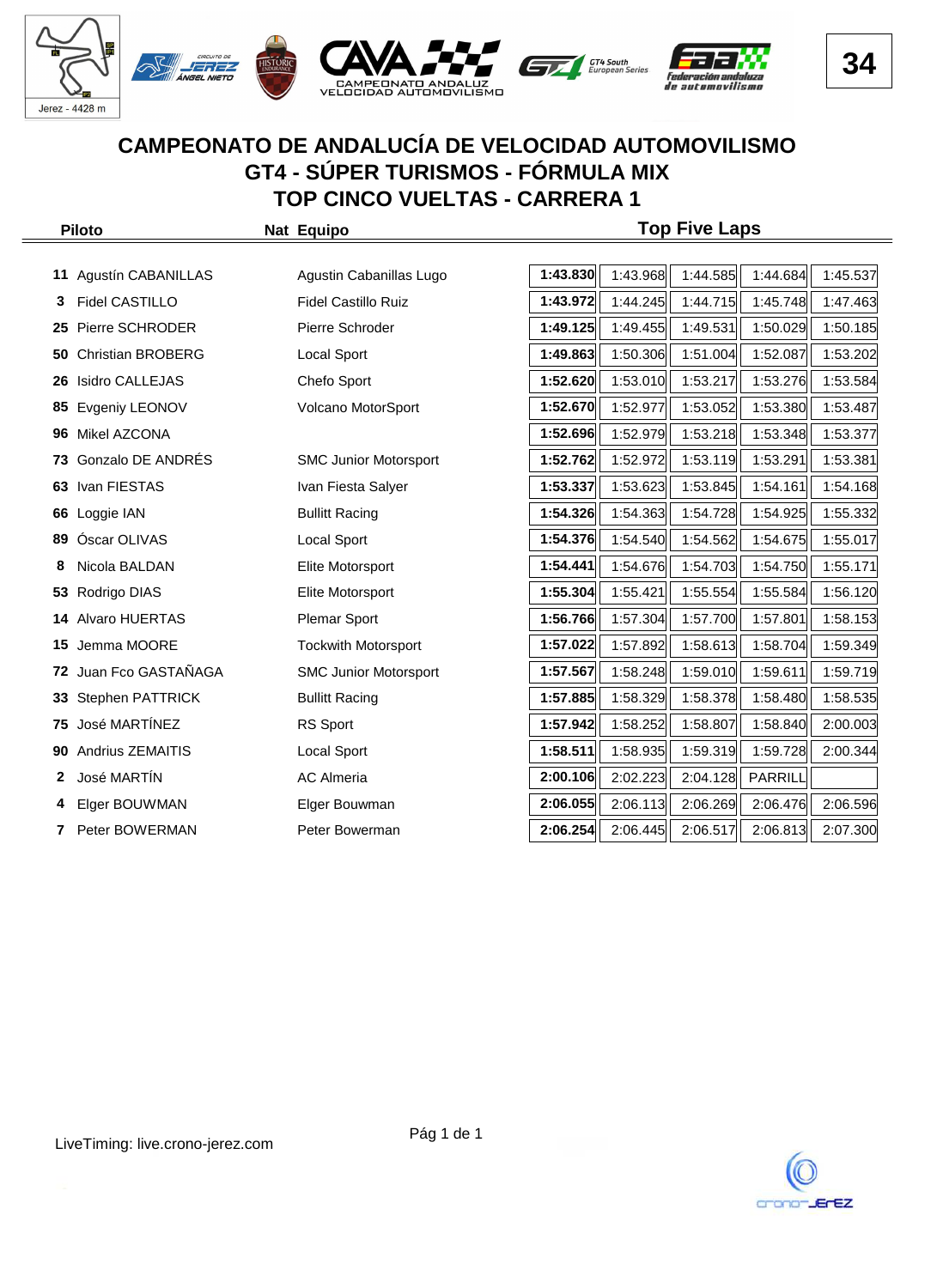

## **CAMPEONATO DE ANDALUCÍA DE VELOCIDAD AUTOMOVILISMO GT4 - SÚPER TURISMOS - FÓRMULA MIX 40 MEJORES VELOCIDADES MÁXIMAS - CARRERA 1**

| <b>Dorsal</b> | <b>Piloto</b>             | Equipo<br><b>Nat</b>       | Maq.     | Hora      | <b>Vuelta</b>           | <b>V</b> max |
|---------------|---------------------------|----------------------------|----------|-----------|-------------------------|--------------|
| 11            | Agustín CABANILLAS        | Agustin Cabanillas Lugo    | Wolf     | 11:07:58  | 0                       | 225,1        |
| 11            | Agustín CABANILLAS        | Agustin Cabanillas Lugo    | Wolf     | 11:09:43  | 1                       | 222,3        |
| 11            | Agustín CABANILLAS        | Agustin Cabanillas Lugo    | Wolf     | 11:16:41  | 5                       | 222,1        |
| 11            | Agustín CABANILLAS        | Agustin Cabanillas Lugo    | Wolf     | 11:22:09  | 8                       | 220,8        |
| 11            | Agustín CABANILLAS        | Agustin Cabanillas Lugo    | Wolf     | 11:11:28  | $\overline{c}$          | 220,7        |
| 11            | Agustín CABANILLAS        | Agustin Cabanillas Lugo    | Wolf     | 11:13:13  | 3                       | 220,0        |
| 11            | Agustín CABANILLAS        | Agustin Cabanillas Lugo    | Wolf     | 11:14:56  | 4                       | 219,9        |
| 11            | <b>Agustín CABANILLAS</b> | Agustin Cabanillas Lugo    | Wolf     | 11:20:15  | 7                       | 219,2        |
| 89            | Óscar OLIVAS              | Local Sport                | Porsche  | 11:10:09  | 1                       | 218,3        |
| 11            | Agustín CABANILLAS        | Agustin Cabanillas Lugo    | Wolf     | 11:18:26  | 6                       | 216,2        |
| 89            | Óscar OLIVAS              | Local Sport                | Porsche  | 11:23:35  | 8                       | 215,3        |
| 11            | Agustín CABANILLAS        | Agustin Cabanillas Lugo    | Wolf     | 11:24:07  | 9                       | 215,1        |
| 89            | Óscar OLIVAS              | Local Sport                | Porsche  | 11:08:09  | 0                       | 214,8        |
| 89            | Óscar OLIVAS              | Local Sport                | Porsche  | 11:17:49  | 5                       | 214,6        |
| 89            | Óscar OLIVAS              | Local Sport                | Porsche  | 11:12:04  | 2                       | 214,5        |
| 89            | Óscar OLIVAS              | Local Sport                | Porsche  | 11:15:55  | 4                       | 214,5        |
| 89            | Óscar OLIVAS              | Local Sport                | Porsche  | 11:13:60  | 3                       | 214,4        |
| 89            | Óscar OLIVAS              | <b>Local Sport</b>         | Porsche  | 11:21:41  | 7                       | 213,1        |
| 89            | Óscar OLIVAS              | <b>Local Sport</b>         | Porsche  | 11:19:45  | 6                       | 213,1        |
| 89            | Óscar OLIVAS              | Local Sport                | Porsche  | 11:25:31  | 9                       | 212,5        |
| 85            | Evgeniy LEONOV            | Volcano MotorSport         | Cupra    | 11:23:12  | 8                       | 208,6        |
| 50            | <b>Christian BROBERG</b>  | Local Sport                | Radical  | 11:15:44  | 4                       | 208,5        |
| 85            | Evgeniy LEONOV            | Volcano MotorSport         | Cupra    | 11:19:23  | 6                       | 208,2        |
| 50            | <b>Christian BROBERG</b>  | Local Sport                | Radical  | 11:08:010 | 0                       | 207,4        |
| 85            | Evgeniy LEONOV            | Volcano MotorSport         | Cupra    | 11:15:36  | 4                       | 207,1        |
| 3             | Fidel CASTILLO            | <b>Fidel Castillo Ruiz</b> | Wolf     | 11:16:43  | 5                       | 207,0        |
| 85            | Evgeniy LEONOV            | Volcano MotorSport         | Cupra    | 11:25:06  | 9                       | 206,9        |
| 96            | Mikel AZCONA              |                            | Cupra    | 11:17:29  | 5                       | 206,6        |
| 66            | Loggie IAN                | <b>Bullitt Racing</b>      | Mercedes | 11:09:60  | 1                       | 206,5        |
| 66            | Loggie IAN                | <b>Bullitt Racing</b>      | Mercedes | 11:19:34  | 6                       | 206,5        |
| 85            | Evgeniy LEONOV            | Volcano MotorSport         | Cupra    | 11:13:43  | 3                       | 206,4        |
| 96            | Mikel AZCONA              |                            | Cupra    | 11:25:06  | 9                       | 206,3        |
| 26            | <b>Isidro CALLEJAS</b>    | Chefo Sport                | Peugeot  | 11:08:03  | 0                       | 206,2        |
| 96            | Mikel AZCONA              |                            | Cupra    | 11:11:49  | $\overline{\mathbf{c}}$ | 206,2        |
| 85            | Evgeniy LEONOV            | Volcano MotorSport         | Cupra    | 11:17:29  | 5                       | 206,1        |
| 3             | Fidel CASTILLO            | <b>Fidel Castillo Ruiz</b> | Wolf     | 11:13:14  | 3                       | 206,0        |
| 66            | Loggie IAN                | <b>Bullitt Racing</b>      | Mercedes | 11:15:43  | $\overline{\mathbf{4}}$ | 205,9        |
| 85            | Evgeniy LEONOV            | Volcano MotorSport         | Cupra    | 11:11:50  | $\overline{\mathbf{c}}$ | 205,8        |
| 66            | Loggie IAN                | <b>Bullitt Racing</b>      | Mercedes | 11:23:25  | 8                       | 205,8        |
| 66            | Loggie IAN                | <b>Bullitt Racing</b>      | Mercedes | 11:17:39  | 5                       | 205,8        |

 $=$ 

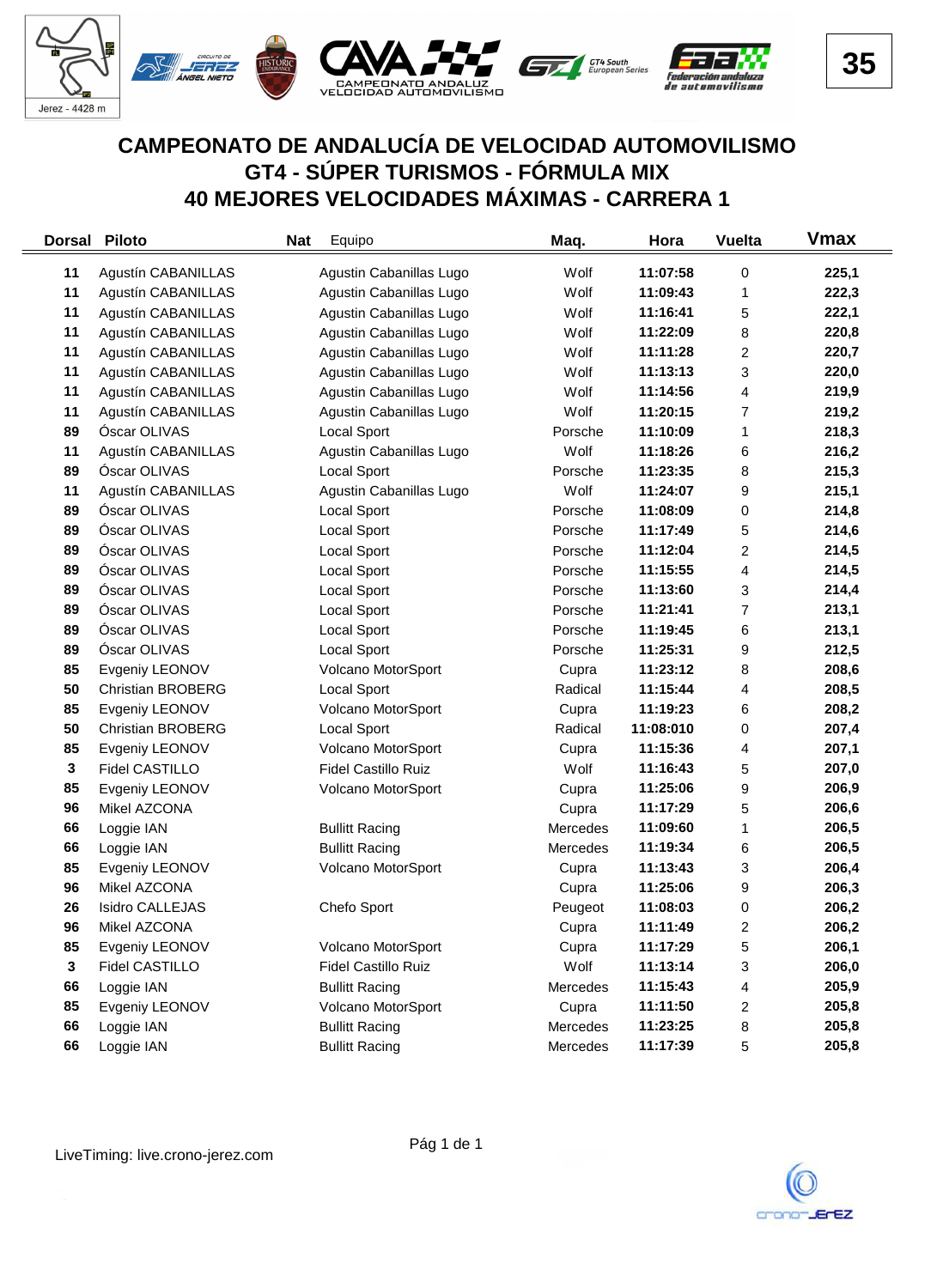

|     | <b>Piloto</b>            | Nat Equipo                   | <b>Top Five Vmax</b> |       |       |       |       |  |  |  |  |
|-----|--------------------------|------------------------------|----------------------|-------|-------|-------|-------|--|--|--|--|
|     |                          |                              |                      |       |       |       |       |  |  |  |  |
| 11  | Agustín CABANILLAS       | Agustin Cabanillas Lugo      | 225,1                | 222,3 | 222,1 | 220,8 | 220,7 |  |  |  |  |
| 89  | Óscar OLIVAS             | Local Sport                  | 218,3                | 215,3 | 214,8 | 214,6 | 214,5 |  |  |  |  |
| 85  | Evgeniy LEONOV           | Volcano MotorSport           | 208,6                | 208,2 | 207,1 | 206,9 | 206,4 |  |  |  |  |
| 50  | <b>Christian BROBERG</b> | Local Sport                  | 208,5                | 207,4 | 205,7 | 205,4 | 205,2 |  |  |  |  |
| 3   | <b>Fidel CASTILLO</b>    | <b>Fidel Castillo Ruiz</b>   | 207,0                | 206,0 | 205,4 | 205,1 | 204,9 |  |  |  |  |
| 96  | Mikel AZCONA             |                              | 206,6                | 206,3 | 206,2 | 204,6 | 204,3 |  |  |  |  |
| 66  | Loggie IAN               | <b>Bullitt Racing</b>        | 206,5                | 206,5 | 205,9 | 205,8 | 205,8 |  |  |  |  |
| 26  | <b>Isidro CALLEJAS</b>   | Chefo Sport                  | 206,2                | 205,1 | 204,9 | 204,8 | 204,7 |  |  |  |  |
| 15  | Jemma MOORE              | <b>Tockwith Motorsport</b>   | 205,3                | 204,7 | 202,6 | 201,0 | 200,3 |  |  |  |  |
|     | 73 Gonzalo DE ANDRÉS     | <b>SMC Junior Motorsport</b> | 204,9                | 203,9 | 203,9 | 203,7 | 203,6 |  |  |  |  |
| 2   | José MARTIN              | <b>AC Almeria</b>            | 204,9                | 201,9 | 200,3 | 101,1 |       |  |  |  |  |
| 25. | Pierre SCHRODER          | Pierre Schroder              | 204,7                | 202,2 | 201,0 | 200,8 | 200,6 |  |  |  |  |
| 72  | Juan Fco GASTAÑAGA       | <b>SMC Junior Motorsport</b> | 204,2                | 203,5 | 203,5 | 203,5 | 203,4 |  |  |  |  |
| 14  | Alvaro HUERTAS           | <b>Plemar Sport</b>          | 204,1                | 203,2 | 201,3 | 201,2 | 200,8 |  |  |  |  |
| 63  | Ivan FIESTAS             | Ivan Fiesta Salyer           | 203,9                | 202,7 | 200,9 | 200,6 | 199,2 |  |  |  |  |
| 33  | Stephen PATTRICK         | <b>Bullitt Racing</b>        | 202,5                | 202,3 | 201,5 | 201,0 | 200,7 |  |  |  |  |
| 90  | <b>Andrius ZEMAITIS</b>  | <b>Local Sport</b>           | 202,4                | 202,4 | 202,1 | 201,9 | 201,7 |  |  |  |  |
| 75  | José MARTÍNEZ            | RS Sport                     | 200,4                | 200,0 | 194,6 | 194,2 | 193,9 |  |  |  |  |
|     | 53 Rodrigo DIAS          | Elite Motorsport             | 200,1                | 200,0 | 199,6 | 198,6 | 197,4 |  |  |  |  |
| 8   | Nicola BALDAN            | Elite Motorsport             | 199,0                | 198,9 | 198,7 | 198,6 | 198,3 |  |  |  |  |
|     | Peter BOWERMAN           | Peter Bowerman               | 189,1                | 187,7 | 186,4 | 186,3 | 186,2 |  |  |  |  |
| 4   | Elger BOUWMAN            | Elger Bouwman                | 188,2                | 186,7 | 186,0 | 185,3 | 184,6 |  |  |  |  |

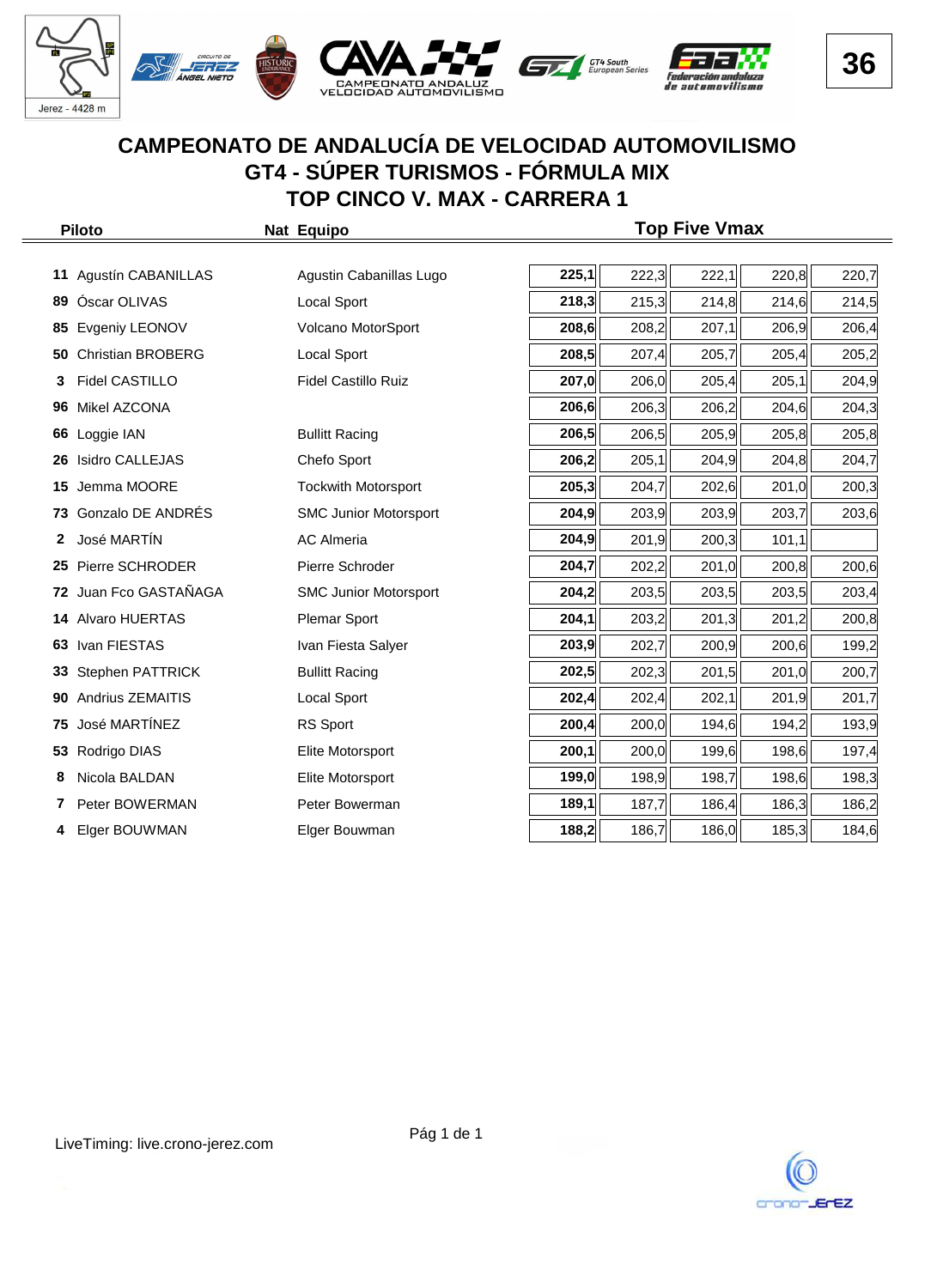

|   | Vta             |    |                                                                                                                                     | $2 \quad 3$ |    |    |    |                     |                                                     |      |                 |       |  |  |         | 4 5 6 7 8 9 10 11 12 13 14 15 16 17 18 19 20 21 22 23 24 25 26 27 28 29 30 31 32   |                             |      |  |  |  |  |  |
|---|-----------------|----|-------------------------------------------------------------------------------------------------------------------------------------|-------------|----|----|----|---------------------|-----------------------------------------------------|------|-----------------|-------|--|--|---------|------------------------------------------------------------------------------------|-----------------------------|------|--|--|--|--|--|
|   |                 |    |                                                                                                                                     |             |    |    |    |                     |                                                     |      |                 |       |  |  |         |                                                                                    |                             |      |  |  |  |  |  |
|   |                 |    |                                                                                                                                     |             |    |    |    |                     | 3 25 96 33 26 73 85 66 63 14 8 53 72 89             |      |                 |       |  |  |         | 2 75 15 90 7                                                                       |                             | 4 50 |  |  |  |  |  |
|   |                 |    |                                                                                                                                     |             |    |    |    | 3 25 96 26 85 73 66 | 8 33 63 2 14 53 50 15 72 89 75 90                   |      |                 |       |  |  |         |                                                                                    |                             | 74   |  |  |  |  |  |
|   |                 | 11 |                                                                                                                                     |             |    |    |    |                     | 3 25 96 26 85 73 66 8 63 53 50 14 89 2 15 75 72 90  |      |                 |       |  |  |         | $\overline{7}$                                                                     |                             | 4 33 |  |  |  |  |  |
|   |                 | 11 |                                                                                                                                     |             |    |    |    | 3 25 96 26 85 73 66 | 8 63 50 53 89 14 15 75 72                           |      |                 |       |  |  | 2 90 33 |                                                                                    |                             |      |  |  |  |  |  |
|   |                 | 11 |                                                                                                                                     |             |    |    |    |                     | 3 25 96 26 85 73 66 63 50 8 53 89 14 75 15 72 90 33 |      |                 |       |  |  |         |                                                                                    |                             |      |  |  |  |  |  |
|   |                 |    |                                                                                                                                     |             |    |    |    |                     |                                                     |      |                 |       |  |  |         | <b>3</b> 25 96 26 85 73 50 66 63 8 53 89 14 75 72 15 90 33 $\overline{7}^1$        | $\overline{A}^{\mathsf{T}}$ |      |  |  |  |  |  |
| 6 |                 |    |                                                                                                                                     |             |    |    |    |                     |                                                     |      |                 |       |  |  |         | 25 96 26 85 73 50 66 63 8 89 53 14 75 15 72 90 $3^1$ 7 <sup>1</sup> 4 <sup>1</sup> |                             |      |  |  |  |  |  |
|   |                 | 11 |                                                                                                                                     |             |    |    |    |                     |                                                     |      |                 |       |  |  |         | 25 96 26 85 73 50 66 63 8 89 53 14 75 15 72 90 $3^1$ 4 <sup>1</sup> 7 <sup>1</sup> |                             |      |  |  |  |  |  |
| 8 |                 | 11 |                                                                                                                                     |             |    |    |    |                     |                                                     |      |                 |       |  |  |         | 25 96 26 85 73 50 63 66 8 89 53 14 15 75 72 90 33 4 <sup>1</sup> 7                 |                             |      |  |  |  |  |  |
| 9 |                 | 11 | 25 85 96 26 73 50 63 66 8 89 53 14 15 72 <sup>1</sup> 90 <sup>1</sup> 75 <sup>1</sup> 33 <sup>1</sup> 4 <sup>1</sup> 7 <sup>1</sup> |             |    |    |    |                     |                                                     |      |                 |       |  |  |         |                                                                                    |                             |      |  |  |  |  |  |
|   | 10 <sup>1</sup> | 11 | 25 85 96                                                                                                                            |             | 26 | 73 | 50 | 63                  | 66                                                  | 8 89 | 53 <sup>°</sup> | 14 15 |  |  |         |                                                                                    |                             |      |  |  |  |  |  |
|   |                 |    |                                                                                                                                     |             |    |    |    |                     |                                                     |      |                 |       |  |  |         |                                                                                    |                             |      |  |  |  |  |  |